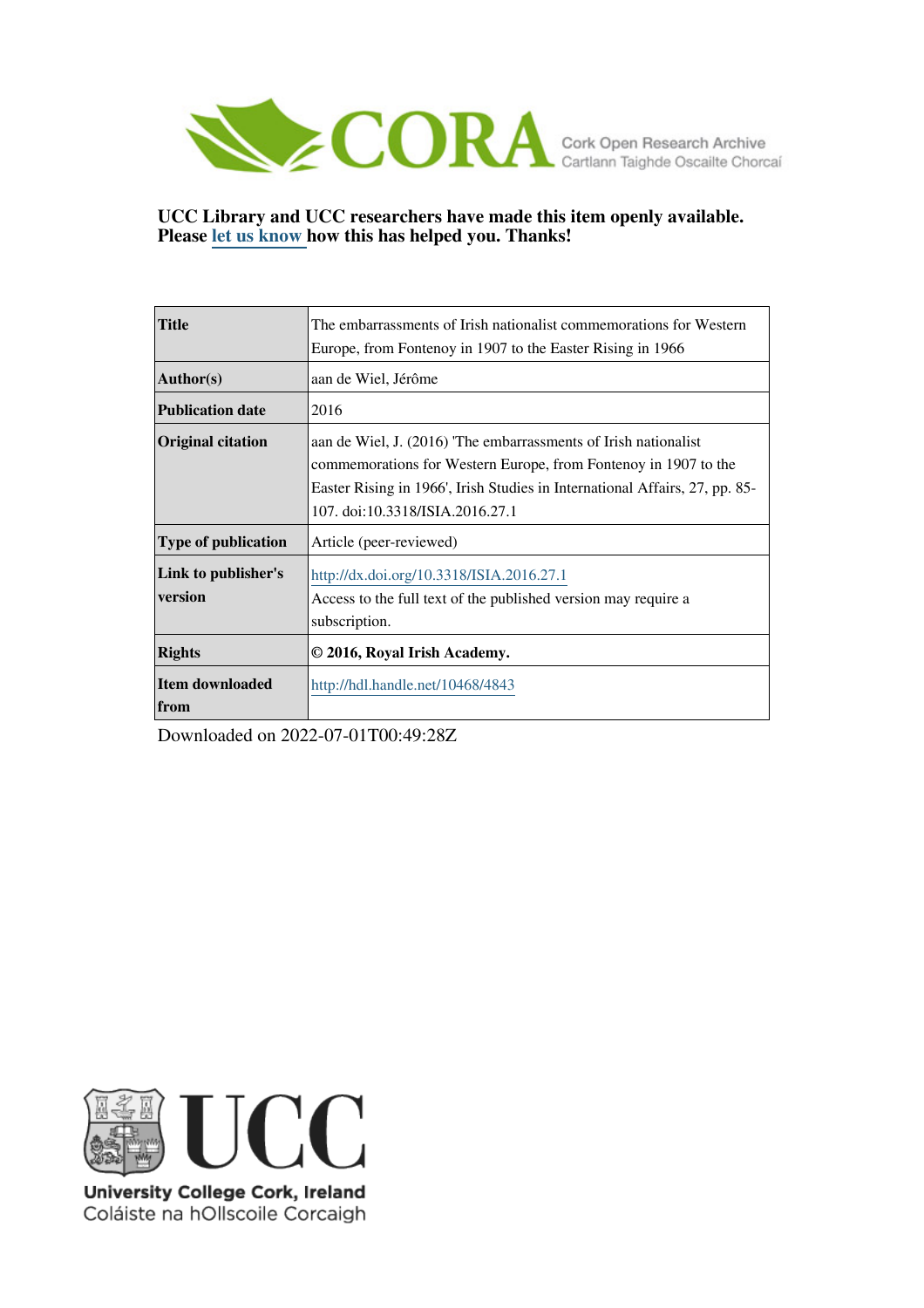# The Embarrassments of Irish Nationalist Commemorations for Western Europe, from Fontenoy in 1907 to the Easter Rising in 1966

Jérôme aan de Wiel

School of History, University College Cork

# ABSTRACT

The commemorations of the Battle of Fontenoy of 1745 and the Easter Rising of 1916 were major events for Irish nationalism and separatism. For Western European governments of the European Economic Community (EEC), however, they could cause serious diplomatic embarrassments in their relations with the United Kingdom. The same commemorations could also be politically manipulated. Much depended on the contemporary international situation. This article examines how these two commemorations were perceived and handled by the governments of France, the Netherlands, Belgium, Italy and (West) Germany from 1907 until 1966, and also by the Irish government notably at the time of its application for EEC membership. The article also shows how the diplomatic corps of the EEC member states based in Dublin analysed the fiftieth anniversary of the Easter Rising in 1966 and formed the opinion that the event was not a grandiose display of Irish nationalism or anti-British sentiment.

# INTRODUCTION

The 'Decade of Centenaries' (2012-22), commemorating and remembering the Irish revolutionary period of 1912-22, has triggered many debates and produced much literature among historians, politicians, journalists and members of the public. The Irish government's desire to mark this decade, the initiatives it has proposed to do so, and the responses they have generated are lively, and certainly not above controversy. How should the participation of tens of thousands of Irishmen in the British army during the First World War and the rising of Irish republicans against the same British army in April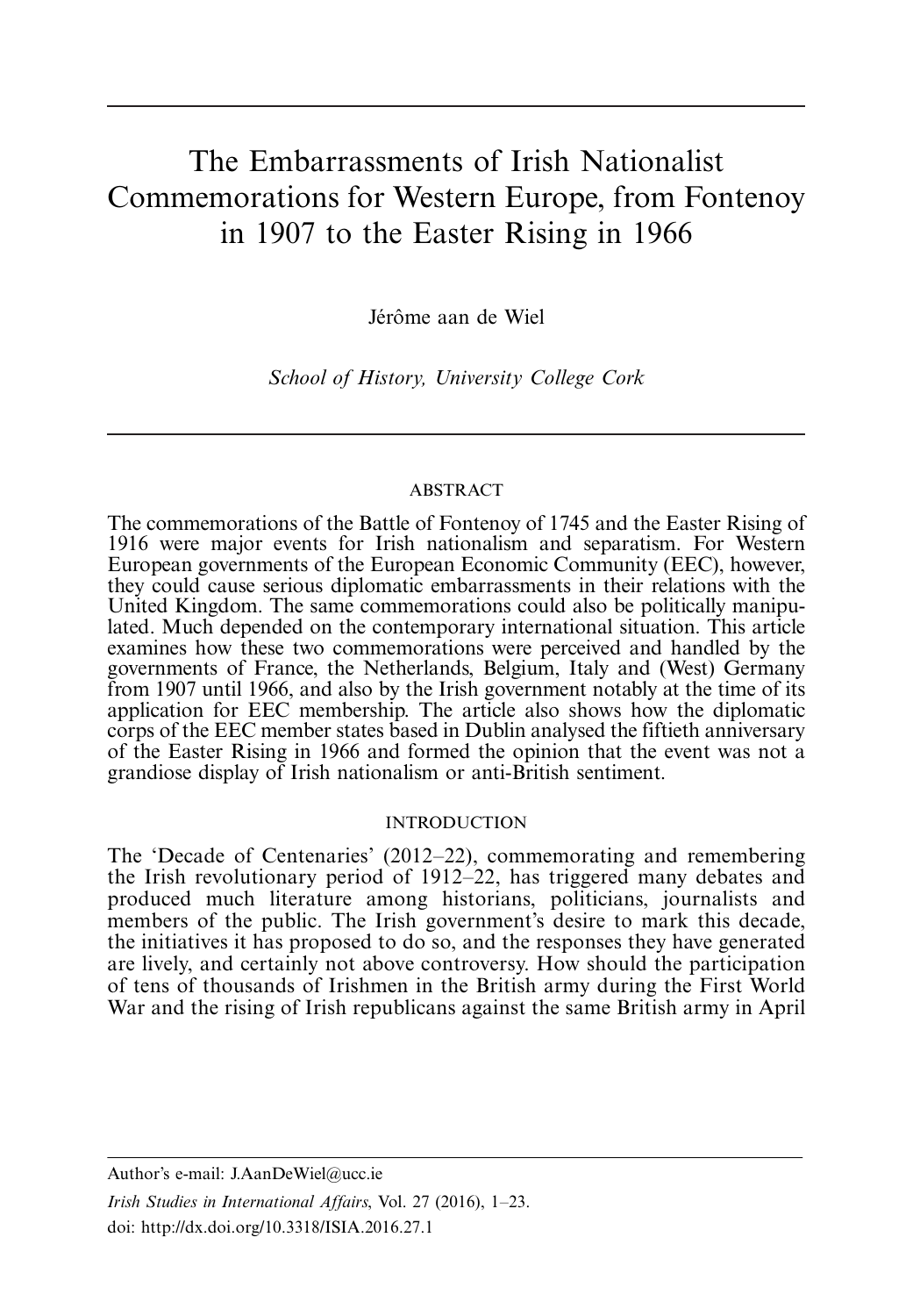1916 be remembered? How should these events be commemorated?<sup>1</sup> It has been argued that

if a national culture is to remain alive, its history too must live in some distinctive way and must be perceived as integral to the lives of those who share it. This helps to define their sense of collective identity, gives them confidence, lets them know where they are.<sup>2</sup>

This is why regular commemorations of historic events are considered so important by governments and politicians. Also, the act of commemorating is a way to deal with current political problems.<sup>3</sup>

These ideas apply to Ireland and her tumultuous relations with Britain. During the twentieth century, commemorations of two events were used by Irish nationalists to show their difference and independence from Britain: the Battle of Fontenoy of 1745 and the Easter Rising of 1916. The fact that these particular events were commemorated, however, had the potential to cause much embarrassment for the founding member states of the European Economic Community (EEC), well before the creation of the latter. In fact, reactions abroad depended on the international situation at the time and, for some European states, on the nature of their relations with Britain. For example, while the rising was going on in Dublin, a young Breton painted Vive  $l'Irlande$  on walls in Rennes, the capital of Brittany,<sup>4</sup> a French province with separatist tendencies.

The aim of this article is to analyse the attitude of some Western European countries to the commemorations of Fontenoy from 1907 to the fiftieth anniversary of the Easter Rising in 1966. The Irish government had decided that the fiftieth anniversary should be celebrated not only at home, but also in the various capitals of the EEC member states. How did the different capitals in Western Europe react to these commemorations, and how did the diplomatic corps in Dublin analyse the fiftieth anniversary? Also, why did Seán Lemass's government take the decision to have the Irish diplomatic representations in the EEC member states involved in the anniversary?

1 Department of the Taoiseach, 'National Commemorations Programme: Decade of Centenaries, 2012-2022', available at: [http://www.taoiseach.gov.ie/eng/News/Archives/2012/Government\\_Press\\_](http://www.taoiseach.gov.ie/eng/News/Archives/2012/Government_Press_Releases_2012/National_Commemorations_Programme_Decade_of_Centenaries,_2012–2022.html) [Releases\\_2012/National\\_Commemorations\\_Programme\\_Decade\\_of\\_Centenaries,\\_2012](http://www.taoiseach.gov.ie/eng/News/Archives/2012/Government_Press_Releases_2012/National_Commemorations_Programme_Decade_of_Centenaries,_2012–2022.html)[-](http://www.taoiseach.gov.ie/eng/News/Archives/2012/Government_Press_Releases_2012/National_Commemorations_Programme_Decade_of_Centenaries,_2012–2022.html)[2022.html](http://www.taoiseach.gov.ie/eng/News/Archives/2012/Government_Press_Releases_2012/National_Commemorations_Programme_Decade_of_Centenaries,_2012–2022.html) (14 November 2014); 'Wear your shamrock, lily and poppy with pride. We can celebrate our release from enslavement of narrow nationalist bigotry', Irish Independent, 9 November 2014, available at: [http://www.independent.ie/opinion/columnists/ruth-dudley-edwards/wear-your-shamrock-lily-and](http://www.independent.ie/opinion/columnists/ruth-dudley-edwards/wear-your-shamrock-lily-and-poppy-with-pride-30729216.html)[poppy-with-pride-30729216.html](http://www.independent.ie/opinion/columnists/ruth-dudley-edwards/wear-your-shamrock-lily-and-poppy-with-pride-30729216.html) (14 November 2014); Department of Foreign Affairs and Trade, 'Ambassador Mulhall's lecture at Liverpool University Institute of Irish Studies', available at: [https://](http://https://www.dfa.ie/irish-embassy/great-britain/news-and-events/2014/ambassador-mulhall-lecture-liverpool-university/) [www.dfa.ie/irish-embassy/great-britain/news-and-events/2014/ambassador-mulhall-lecture-liverpool](http://https://www.dfa.ie/irish-embassy/great-britain/news-and-events/2014/ambassador-mulhall-lecture-liverpool-university/)[university/](http://https://www.dfa.ie/irish-embassy/great-britain/news-and-events/2014/ambassador-mulhall-lecture-liverpool-university/) (14 November 2014); '1916 Relatives Association criticises lack of centenary plan', The Irish Times, 13 October 2014, available at: [http://www.irishtimes.com/news/politics/1916-relatives](http://www.irishtimes.com/news/politics/1916-relatives-association-criticises-lack-of-centenary-plan-1.1961070)[association-criticises-lack-of-centenary-plan-1.1961070](http://www.irishtimes.com/news/politics/1916-relatives-association-criticises-lack-of-centenary-plan-1.1961070) (14 November 2014); 'Government plans major campaign for 1916 centenary', The Irish Times, 12 November 2014, available at: [http://www.](http://www.irishtimes.com/news/politics/government-plans-major-campaign-for-1916-centenary-1.1997139) [irishtimes.com/news/politics/government-plans-major-campaign-for-1916-centenary-1.1997139](http://www.irishtimes.com/news/politics/government-plans-major-campaign-for-1916-centenary-1.1997139) (14 November 2014). The above-mentioned articles are only avery small sample of the abundant literature existing on the subject.

<sup>2</sup>C. Beveridge and R. Turnbull, *The eclipse of Scottish culture: inferiorism and the intellectuals* (Edinburgh, 1989), 16, quoted in Eberhard Bort (ed.), Commemorating Ireland: history, politics, culture (Dublin, 2004), 'Introduction', 2.<br>
<sup>3</sup> John Bodnar, *Remaking America: publ* 

John Bodnar, Remaking America: public memory, commemoration, and patriotism in the twentieth

century (New Jersey, 1994), quoted in Bort (ed.), *Commemorating Ireland*, 'Introduction', 3.<br>
<sup>4</sup>Daniel Leach, "Repaying a debt of gratitude": minority nationalists and the fiftieth<br>
anniversary of the Easter Rising in 19 267.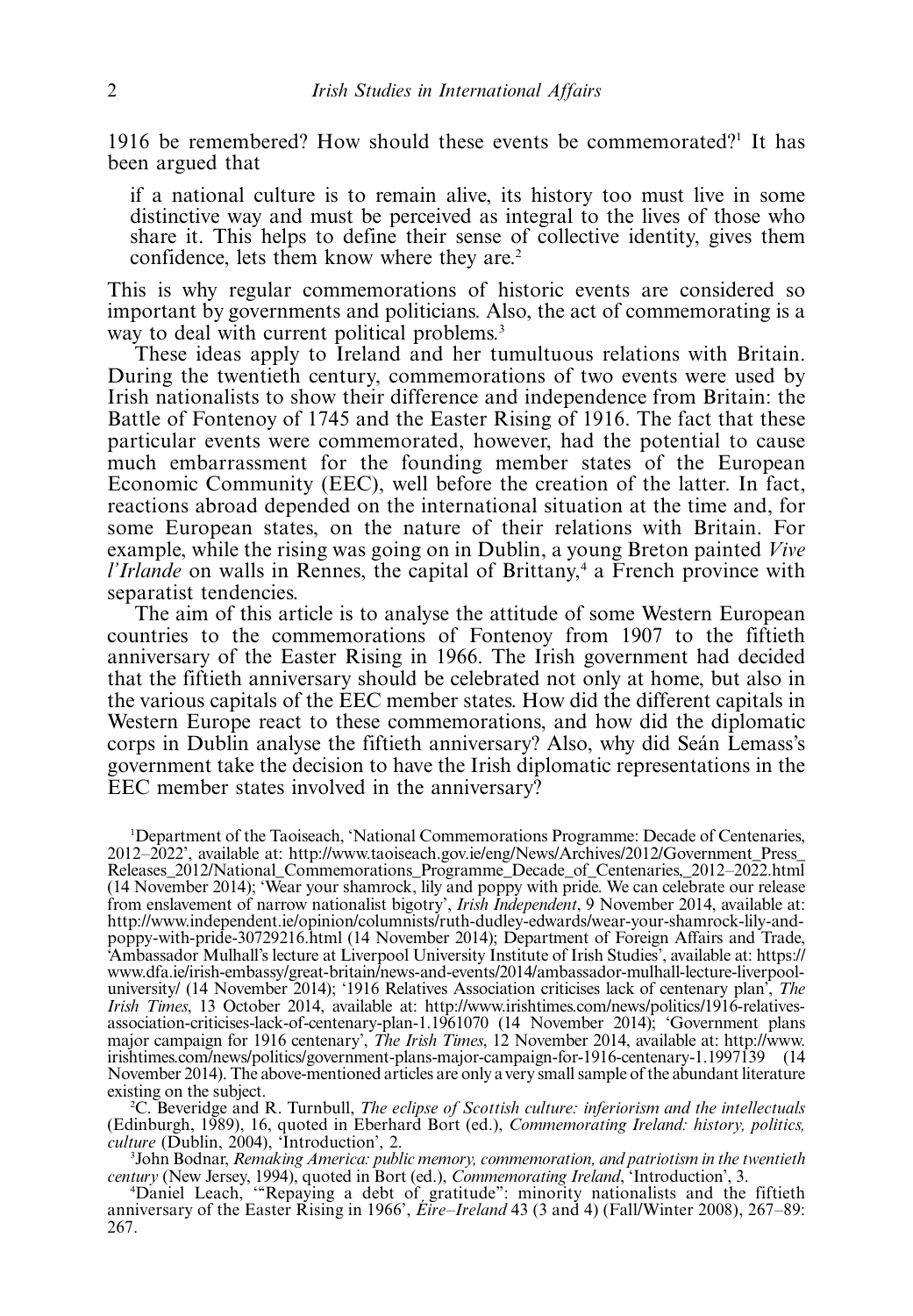#### AAN DE WIEL—Western European Reaction to Irish Nationalist Commemorations in 3 1907 and 1966

# FONTENOY, ENTENTE CORDIALE, THE EASTER RISING AND THE FIRST WORLD WAR

The Battle of Fontenoy, which took place in Belgium in 1745, played an important role in the Irish nationalist psyche. It was there that Louis XV's French army, under the command of Marshal de Saxe, beat the Anglo-Dutch-Austrian army led by the English Duke of Cumberland. Victory for the French came at the very end of the battle when they decided to send forward Irish regiments, the socalled 'Wild Geese', who carried the day.<sup>5</sup> Ever since, commemoration of the battle has been an annual highlight for Irish nationalism. The nineteenth-century nationalist poet and Young Irelander Thomas Davis immortalised the event in his poem 'The Battle of Fontenoy'. He depicts how, at the last moment, the Irish repulsed the English advance on the French line:

On through the camp the column trod—King Louis turns his rein,

'Not yet my liege', Saxe interposed, 'the Irish troops remain',

And Fontenoy, proud Fontenoy, had been a Waterloo,

Were not these exiles ready then, fresh, vehement and true.<sup>6</sup>

While travelling in Belgium in the later part of the nineteenth century, the Irish writer and journalist Eugene Davis went to Fontenoy. The first time he was there was in 1878, when he met a centenarian who had served in Napoleon's Grande Armée. The old veteran showed him where the battle had taken place and explained that his grand-uncle had fought with de Saxe. He admired the fighting quality of the Irish and told Davis something that might not have crossed many a French or continental mind at the time:

The Irish had always a chivalrous love for France, and I have often felt aggrieved that France does not appreciate that affection better. We have only given Ireland Hoche and Humbert and a few battalions; Ireland has given us half a million of men, who died in the defence of our country.<sup>7</sup>

Whatever the exact number of Irishmen who volunteered to serve in the French army, there were indeed strong relations between the two countries, forged through military and religious links. The veteran had made a pertinent remark, as most of the nineteenth century was not a good period for Franco-Irish relations.<sup>8</sup> Notable exceptions were periods within the Second Empire when Paris became a refuge for certain Irish nationalists and during the Franco-Prussian War of 1870- 71 when nationalist Ireland wholeheartedly supported France.<sup>9</sup> In December 1970, the French government decided to commemorate the help given by the Irish regiments in 1870 during a visit by a French official to Dublin.10 The intention was to re-strengthen Franco-Irish links, because by that time relations

Example Chandler (ed.), A guide to the battlefields of Europe (Ware, 1998), 16–20.<br>Martin Mansergh, Treland and Europe—a new balance' in Dermot Keogh (ed.).

<sup>6</sup>Martin Mansergh, 'Ireland and Europe—a new balance', in Dermot Keogh (ed.), Ireland and the challenge of European integration (Cork and Dublin, 1989), 93–118: 95–6.<br><sup>7</sup>Eugene Davis, *Souvenirs of Irish footprints over Europe* (Dublin, 2006), 66–

Eugene Davis, Souvenirs of Irish footprints over Europe (Dublin, 2006), 66-8; edited by Owen McGee, first published in 1889.

See Jérôme aan de Wiel, 'The long rupture, 1870–1970: the darker side of Franco-Irish relations', *International History Review*, February 2014, 1–18.<br><sup>9</sup>See Janick Julienne's illuminating article 'I a France et l'Ir

See Janick Julienne's illuminating article 'La France et l'Irlande nationaliste de 1860 à 1890: évolution et mutation de liens multiséculaires', Études Irlandaises 24 (1) (printemps 1999), 123–36.

<sup>10</sup>Affaires étrangères-Archives diplomatiques, La Courneuve, formerly located in the Quai d'Orsay, Paris (hereafter cited as as AEAD), Europe 1944-, Irlande, vol. 51, Maurice Schumann, foreign minister, to Emmanuel d'Harcourt, French ambassador in Dublin, 28 October 1970, and d'Harcourt to Schumann, 18 November 1970. See also Auswärtiges Amt-Politisches Archiv (hereafter cited as AA-PA), Berlin, Bestand B31, Band 376, Karl Kuno Overbeck, German ambassador to Ireland, to Foreign Office, 19 December 1970.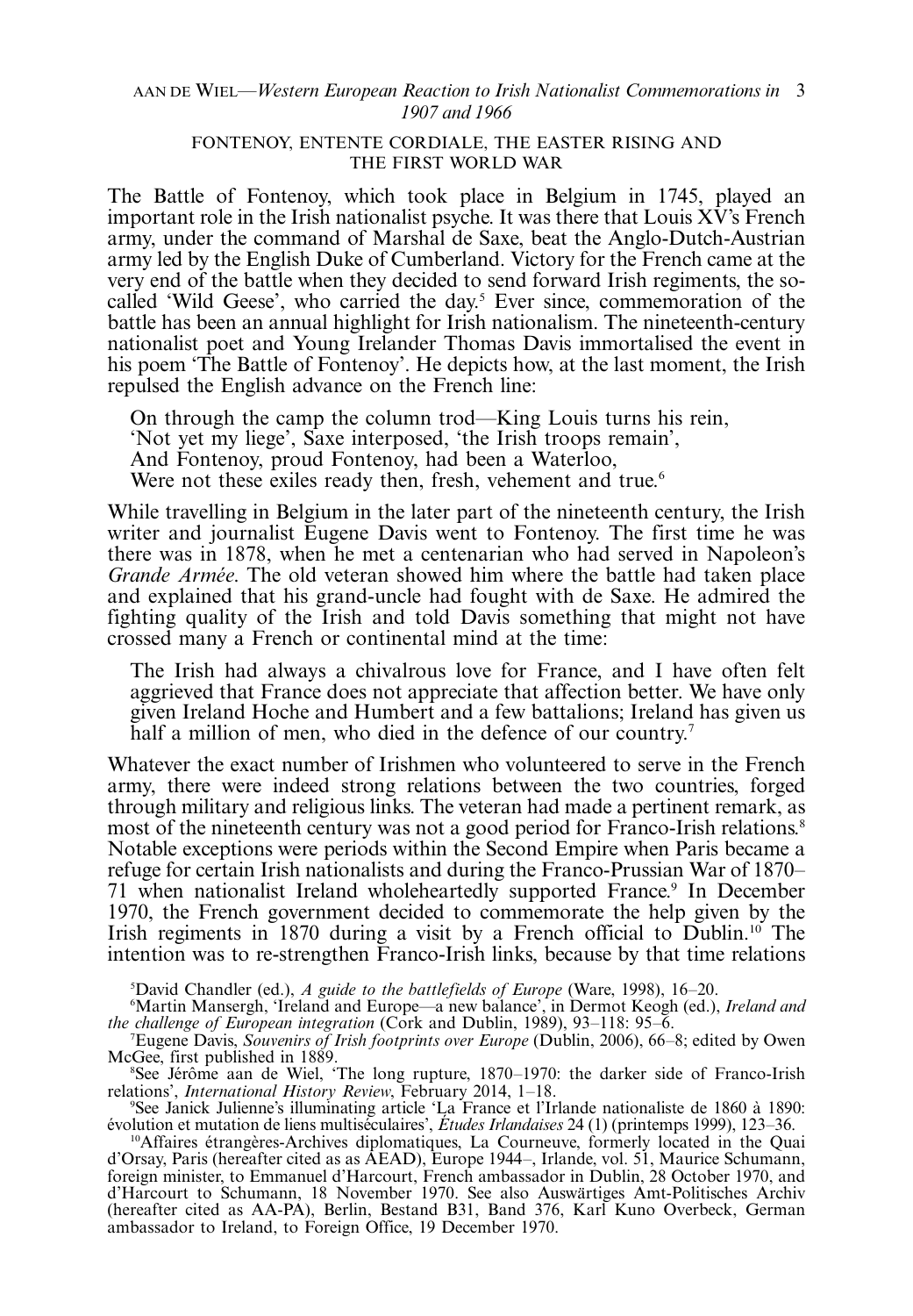had indeed grown distant.<sup>11</sup> In 1848, the Fenian Jeremiah O'Donovan Rossa had been bitterly disappointed by Alphone de Lamartine, one of the revolutionary French leaders, who said that Ireland could not rely on France for her struggle for independence.12 After the Parisian Commune of 1871, the new Third Republic proved to be very anti-clerical and this considerably upset Irish nationalists and Catholics.13 Furthermore, the Irish themselves seemed not always to be aware of what their contribution had been to France and other continental countries through the centuries. In June 1954, the Irish Times published an article entitled 'Irish debt to France', in which it was stated: 'not only had France sheltered the political exiles known as the Wild Geese, but they had given enormous help to the Catholic clergy'.14 While this was certainly true, it was equally true that Ireland had largely repaid this debt with her soldiers.

Today, on the wall of the local cemetery of Fontenoy a plaque written in English and in French reads: 'In memory of the heroic Irish soldiers who changed defeat into victory at Fontenoy, May 11 1745. God save Ireland'. There is also a Celtic high cross in the middle of the village, which was inaugurated in 1907. The inauguration caused some serious diplomatic activity. The French consul at Tournai, a nearby town, reported to his ambassador in Brussels that some Irish nationalists had the intention of inaugurating the monument. He asked the ambassador whether it would be reasonable if French citizens attended the ceremony and reminded him that in 1903 the Foreign Ministry had strongly advised against the participation of French citizens in a similar commemoration, as 'the occasion was essentially an Anglophobe display', and Edward VII, the English king, was visiting Paris at the time. The ambassador confirmed that French participation in the 1907 event should be dissuaded.<sup>15</sup> The French had some very good reasons for suddenly keeping Irish nationalists, their old allies, at a distance. In April 1904, France had signed the Entente Cordiale with Britain. Although this was not a military alliance as such, it was clear that it was directed against Imperial Germany. The Entente was a major realignment in the European alliance system as, after centuries of rivalry and war, France and Britain were now nominal allies. It forced Irish separatists, anxious to shake off British rule, to look for foreign allies elsewhere, and they lost very little time in contacting the Germans.<sup>16</sup> The German ambassador in Brussels had also paid attention to the ceremony in Fontenoy and had sent a report to Chancellor Bernhard von Bülow. He had written:

The inauguration of a huge monument took place in Fontenoy yesterday. The monument is dedicated to the memory of the Irish Brigade who fought in the French army against the English during the battle of Fontenoy on 11 May 1745. Present at the ceremony were Irish deputations from Ireland, London and America. Among them, the presence of the Lord Mayor of Dublin was particularly noteworthy. It does not seem that the ceremony had a particularly chauvinistic anti-English character.<sup>17</sup>

 $<sup>11</sup>$ aan de Wiel, 'The long rupture', 13–15.</sup>

<sup>12</sup>Jeremiah O'Donovan Rossa, *Rossa's recollections*, 1838 to 1898: memoirs of an Irish Revolutionary (Guilford, CT, 2004; first published in 1898), 134.

<sup>13</sup>Julienne, 'La France et l'Irlande nationaliste de 1860 à 1890', 128-32.<br><sup>14</sup>*The Irish Times*, 14 June 1954.

<sup>13</sup>Julienne, 'La France et l'Irlande nationaliste de 1860 à 1890', 128–32.<br><sup>14</sup>*The Irish Times*, 14 June 1954.<br><sup>15</sup>Jérôme aan de Wiel, *The Irish factor, 1899–1919: Ireland's strategic and diplomatic* importance for foreign powers (Dublin: Irish Academic Press, 2008), 22-3.

<sup>16</sup>aan de Wiel, *The Irish factor*; see Chapter 2, 'Germany: cruelties in Ireland would be no disaster', 45–86.<br><sup>17</sup>AA-PA, England no. 80, R5866, German ambassador, Brussels, to von Bülow, 26 August

1907. (Emphasis as per the original document.)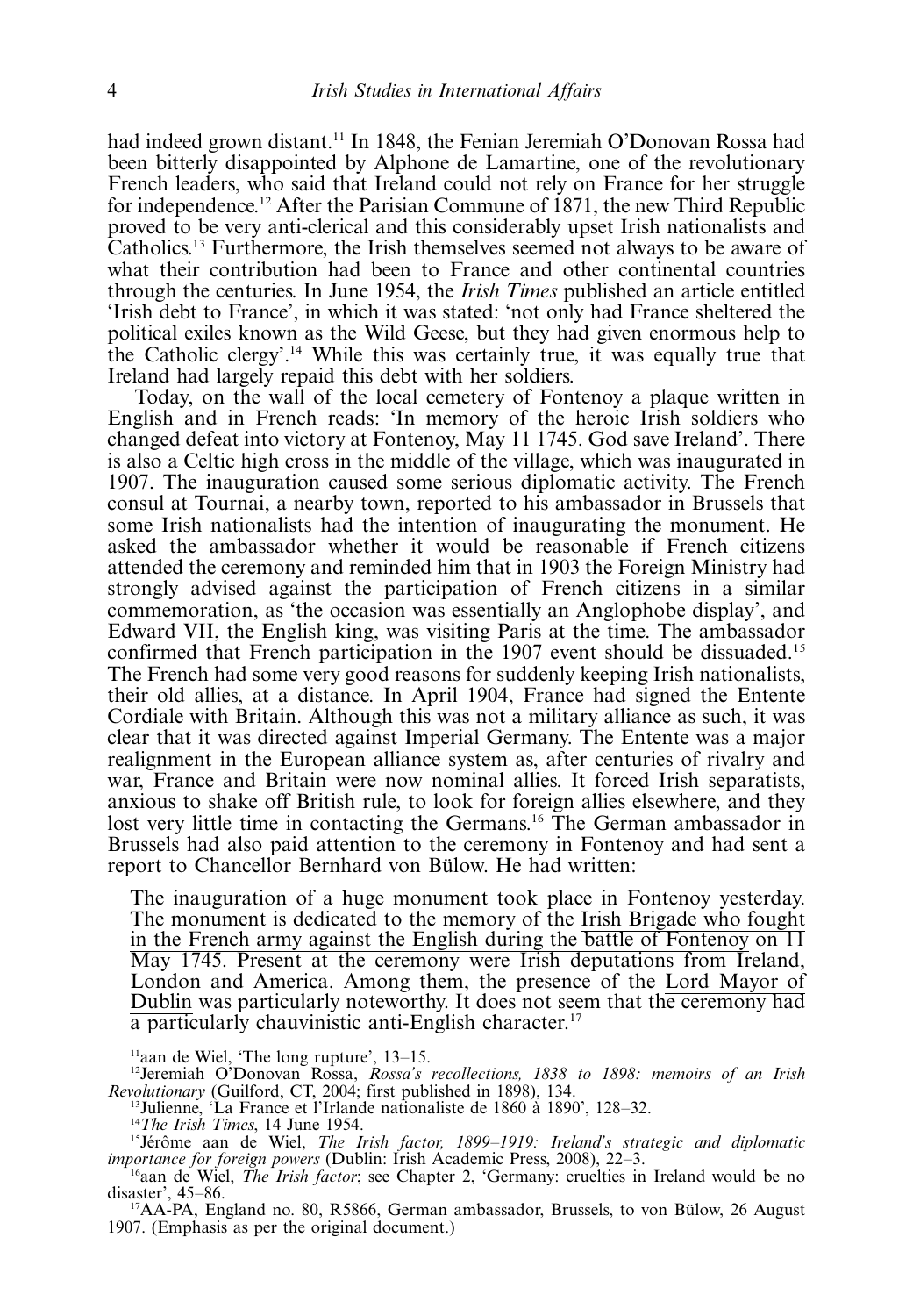#### AAN DE WIEL—Western European Reaction to Irish Nationalist Commemorations in 5 1907 and 1966

It might well have been that the ceremony had not been particularly anti-English, but it was obvious that the person who had analysed the report had understood that the Irish might well be used again against the British in the years to come, as the underlined passages tend to show. Roger Casement's ill-fated attempt to set up an Irish Brigade in Germany during the First World War comes to mind.

Irish nationalists were fully aware that the French suddenly considered them an embarrassment. In May 1905, the Breton writer Anatole Le Braz was in Ireland, where he experienced at first hand the importance of the memory of Fontenoy. He got wind of the following story. The lord mayor of Dublin had invited the French consul to attend the annual ceremony. But the consul answered that he could not come as his presence might offend the British. The lord mayor apparently got very upset and answered: 'Yes, if England had invited you to the commemoration of Waterloo, you would have gone!'18 Unfortunately for the French, their old Irish nationalist allies proved hard to forget. During the First World War, France was anxiously monitoring the political evolution in Ireland as she believed that the country was a serious threat to the security of the United Kingdom, France's main ally against Germany. The French deemed that the British government had been guilty of very bad mismanagement of the war effort and also of political blunders in Ireland. The Easter Rising of April 1916 did not take them aback.

To calm down Irish nationalist passions after the rising and the executions of the republican leaders by the British, and also to boost recruitment figures, the War Office approached General Artus de la Panouse, the French military attache´ in London, at the beginning of April 1917. He was asked whether the French would consent to give military decorations to the 16th Irish division and the 36th Ulster division at the front in France. Paul Cambon, the very influential French ambassador to the United Kingdom, recommended that his government accept. He wrote: 'It is hoped that these decorations will have a beneficial effect on Ireland where the internal situation is not satisfying'.<sup>19</sup> In fact, the timing of the War Office's request strongly suggests that it was preoccupied with the first anniversary of the Easter Rising. Those Irish soldiers who were about to receive medals would be decorated for political reasons, not necessarily for their bravery. Among them was Major William Redmond, the brotherof the constitutional Nationalist Party leader John Redmond who was struggling to obtain home rule for Ireland. But when William died at the front, the medal was to be given to John instead.<sup>20</sup> The decorations did not produce the desired effect; Ireland continued to be politically unstable and Irishmen remained most reluctant to join the British army.

When Ireland became a free state in 1922, subsequent governments with a strong nationalist ethos applied a policy of economic autarky and isolationism from the rest of Europe. Ireland was neutral during the Second World War, but Britain's economic market continued to be of paramount importance to the country. However, a couple of links with the continent remained. The Consultative Council of Europe, established in Strasbourg in France in 1949, was one. Whereas continental and British members of the council debated about the future of a ruined and destroyed Europe, Irish delegates such as Seán MacBride and Eamon de Valera did not hesitate to turn the assembly into an anti-British and anti-partition platform.21 The old Celtic cross in Fontenoy was

<sup>&</sup>lt;sup>18</sup> Anatole Le Braz, Voyage en Irlande, au Pays de Galles et en Angleterre (Rennes, 1999), 147-8. <sup>18</sup>Anatole Le Braz, *Voyage en Irlande, au Pays de Galles et en Angleterre* (Rennes, 1999), 147–8.<br><sup>19</sup>aan de Wiel, *The Irish Factor 1899–1919*, 305–06.<br><sup>20</sup>Gary Murphy, "A wider perspective"': Ireland's view of Western

Michael Kennedy and Joseph Morrison Skelly (eds), Irish foreign policy: from independence to internationalism (Dublin, 2000), 248-50.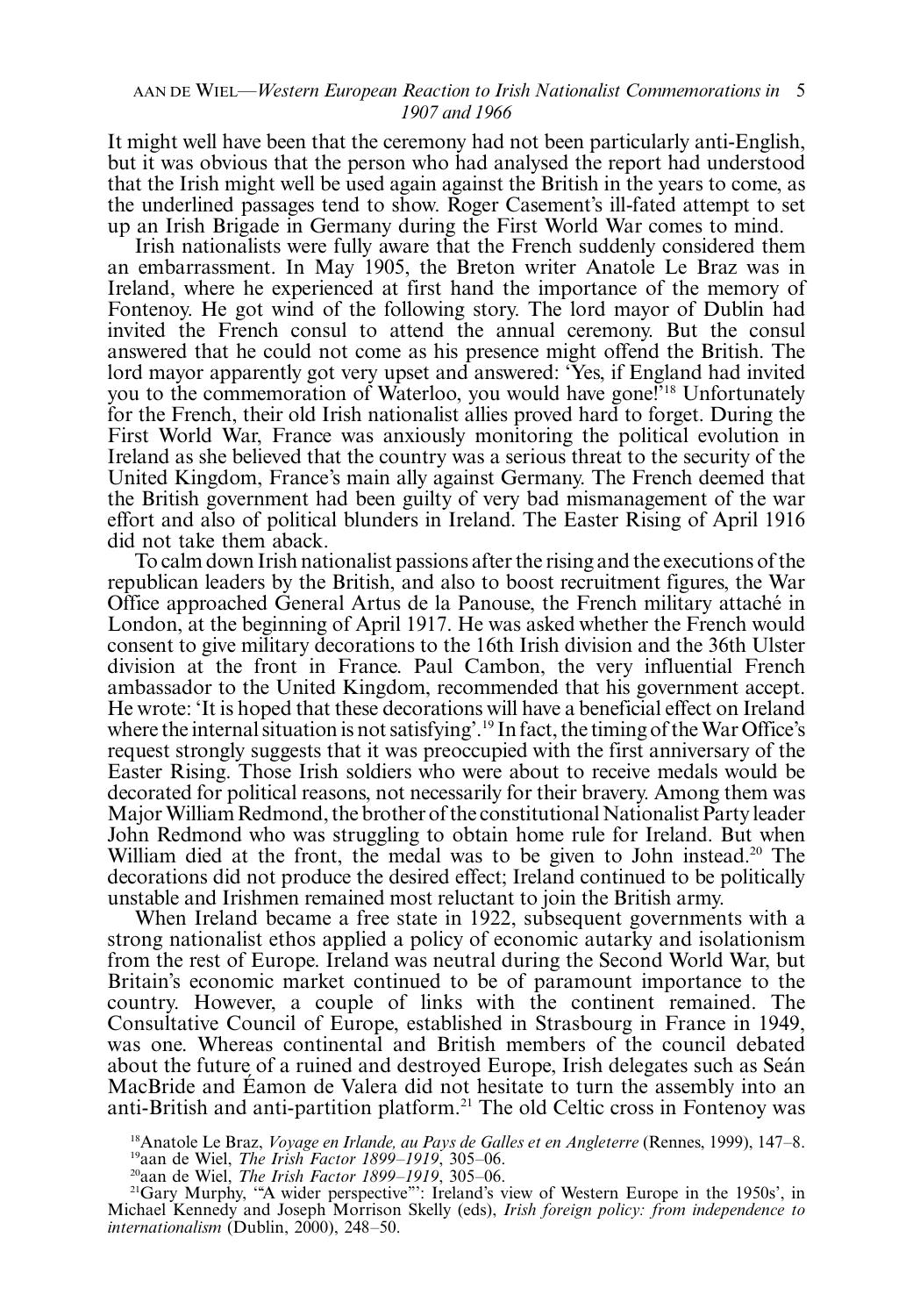another link. The monument had survived two world wars, and in 1947 the Department of External Affairs (DEA) in Dublin asked William P. Fay, the chargé d'affaires in Brussels, to go and inspect it. Fay noticed that it had been very little damaged and then had a rather amazing experience. He wrote:

The people of the village seem proud to have the monument and are jealous of its good estate. Moreover it performs a service of quiet propaganda. One old woman, who remembered the inauguration of the monument in 1907 was able to sing for me 'A Nation once again' in French; and I understand that the school children are still taught the Irish songs sung on the occasion.<sup>22</sup>

Fay was of the opinion that the Irish government should look after the Celtic cross and opined that Ireland should be proud of 'this memorial for one of the few glorious moments in our 18th Century history'.

Fontenoy was not the only battle in Belgium in which Irish soldiers had participated in the eighteenth century. There was also the battle of Lafelt (or Laeffelt, also known as the battle of Maastricht, and in English sometimes called the battle of Lauffield), which took place on 2 July 1747. The problem by the mid-twentieth century, however, was that the eighteenth-century regiments of Irish exiles had caught the imagination of Flemish nationalists anxious to get rid of French-speaking rulers and to break away from French-speaking Wallonia. One of them was the very influential governor of Limburg, Louis Roppe. Roppe had a passion for Ireland's independence struggle and regularly gave speeches about Irish history.<sup>23</sup> He was also a great admirer of de Valera; so much so that he had a photograph of the Irish leader exhibited in the governmental office of Limburg in Hasselt in 1955. On this occasion, he asked Denis McDonald, the Irish ambassador to Belgium, to send his regards to de Valera and tell him that

the entire population [of the Province of Limburg] considers him the symbol of Ireland's great and noble struggle which has always been followed in my province with the greatest interest and fellow feeling.24

Irish nationalism was a model for Roppe and his followers. In June 1964, Roppe was invited to attend the unveiling of a Celtic high cross in Lafelt on which was written in Dutch Aan de strijders van de Ierse Brigade ('to the combatants of the Irish brigade'). Also present were Irish ambassador Frank Biggar and the Cork City Choral Society.<sup>25</sup> During the ceremony, Roppe made a speech in which he compared Ireland and Flanders and said that 'the unveiling of the Celtic cross had been the fruition of the friendship between two peoples...'<sup>26</sup>

# West Germany's early post-Second World War difficulties with 1916

What about the post-Second World War celebrations of the Easter Rising of April 1916? The two embassies in Dublin that might have difficulties with commemorating the rising were the British and the West German. The rising

 $22$ National Archives of Ireland (hereafter cited as NAI), Dublin, Department of Foreign Affairs (hereafter DFA), Embassy series, Brussels, box 3, B6/17, the Irish Brigade at Fontenoy, Mr McAuley to Fay, 7 June 1947 and Fay to Frederic Boland, DEA, 4 September 1947. Mr McAuley to Fay, 7 June 1947 and Fay to Frederic Boland, DEA, 4 September 1947.<br><sup>23</sup>De Standaard, 20 January 1955.<br><sup>24</sup>NAI DFA, Embassy series, Brussels, box 2, B6/3, Ierse vriendenkring, 1948–1965, Roppe,

to McDonald, 10 June 1955.<br><sup>25</sup>Cork Examiner, 26 June 1964.<br><sup>26</sup>NAI DFA, Embassy series, Brussels, box 3, B/6/12, Irish historical links with Belgium,

'Toespraak van Gouverneur L. Roppe, ter gelegenheid van de onthulling van het Ierse kruis te Lafelt, 21 June 64' (copy of speech in Flemish).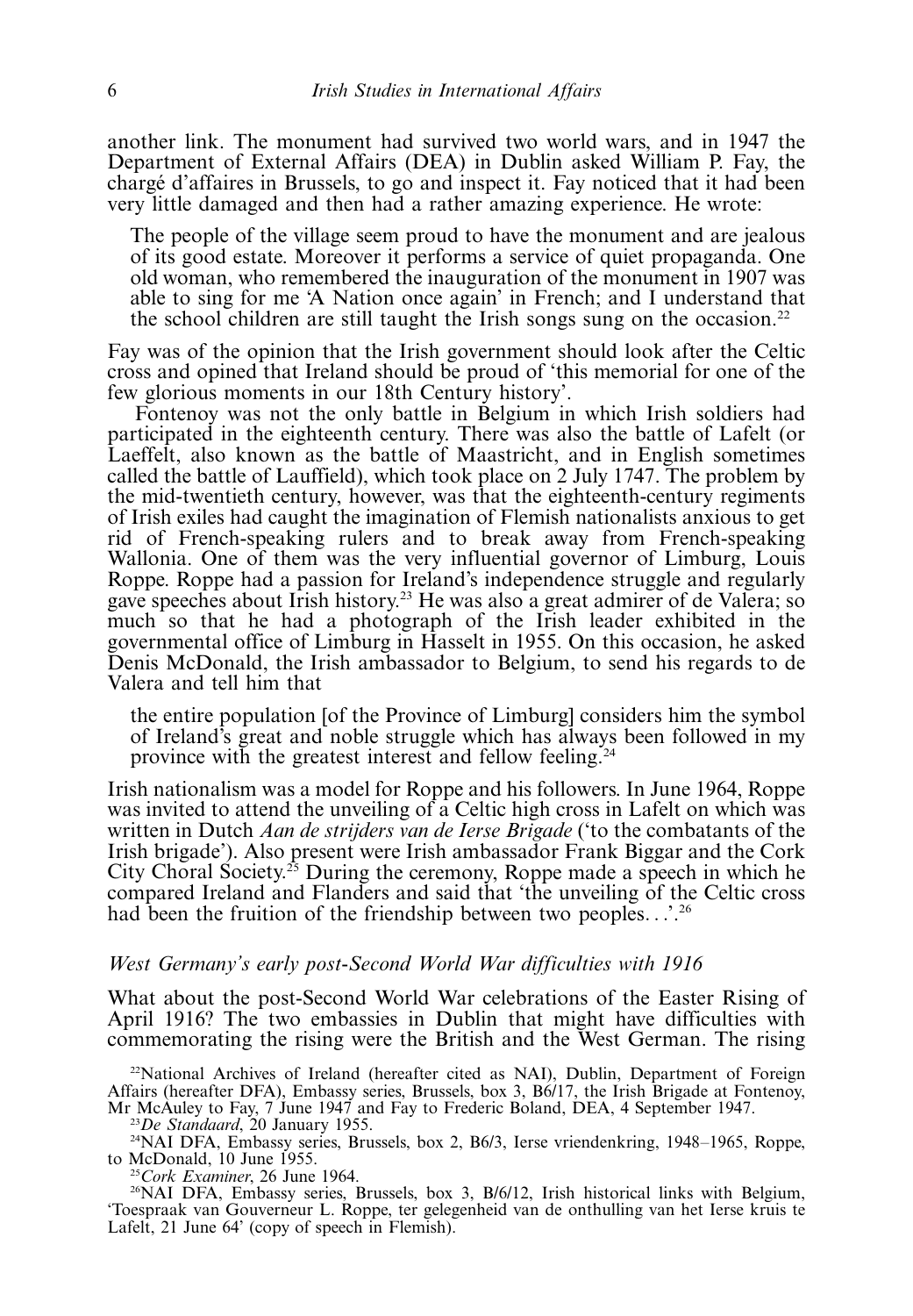# AAN DE WIEL—Western European Reaction to Irish Nationalist Commemorations in 7 1907 and 1966

had been planned to end British rule in Ireland, with the assistance of Imperial Germany. Now that Western Europe was united in a Cold War, the issue of 1916 could become a tricky one. On 15 April 1952, German Consul-General Dr Hermann Katzenberger reported to Bonn about the Easter Rising parade in Dublin. He gave a rather factual description of the event, praising 'the excellent march discipline' of the Irish troops. About 200,000 people had watched the parade. He wrote that the memory of the independence struggle during the First World War had remained very vivid, especially among the older generations, and that strenuous efforts were made to keep it vivid among the young and the army. Katzenberger added that the diplomatic corps had not been invited to attend the ceremonies.27 There can be very little doubt that this must have suited him. But if so, his relief was only short-lived.

On 4 August 1953, the West German Welt reported that during a ceremony in Ballycastle in Northern Ireland in honour of the memory of Roger Casement, who had negotiated military support with the Imperial German government between 1914 and 1916, 200,000 people had sent a message of thanks to Chancellor Konrad Adenauer for Germany's support of Casement and the Irish republicans.28 On 3 September, Katzenberger reported that there had been a strong revival of interest in Casement recently. But he explained that Casement remained a 'controversial character', as the Irish considered him a hero and the British a traitor. What if he was invited to attend a ceremony for Casement, he asked? If he accepted it, it would be an insult to the British. If he rejected it, the Irish might be offended. He had not been invited yet, but it remained a distinct possibility. There would then be a conflict of interests, 'either the danger of troubling German-English or German-Irish relations'. Katzenberger concluded:

The question which of these interests is more important can, according to my opinion, only be decided in Bonn and I am already asking you now for a clear indication as to how I should proceed.<sup>29</sup>

A week later, the foreign minister gave him precise instructions. He confirmed that Katzenberger could indeed find himself in a tricky situation and offered the following advice. The consul-general should, during a private conversation with influential Irish people, manage to dissuade the government from inviting him or persuade nationalist organisers that inviting him would not be suitable. The ministry added that should this fail, then

it would be best that you shy away from such an invitation by using a welltried diplomatic method, like pretending to be on a holiday or being ill.<sup>30</sup>

The instructions were clear and the pattern for the fiftieth anniversary of the Easter Rising in 1966 was set. However, Katzenberger had also reported that French ambassador Lucien Félix had been officially invited to attend the unveiling of a monument in Castlebar in Co. Mayo. In 1798, the French had landed there and, together with their Irish allies, had defeated a British force, although in the end the Franco-Irish undertaking was defeated.<sup>31</sup> On the occasion of the unveiling of the monument, the *Irish Press* published an article entitled 'President unveils Mayo memorial; '98, men, allies are honoured'.

<sup>27</sup>AA-PA, Berlin, Bestand B31, Band 60, Katzenberger to Foreign Office, 15 April 1952.<br><sup>28</sup>Die Welt, 4 August 1953.

<sup>29</sup>AA-PA, Berlin, Bestand B31, Band 62, Katzenberger to Dr Theo Kordt, Foreign Office, 3 September 1953. 3 September 1953.<br><sup>30</sup>AA-PA, Berlin, Bestand B31, band 62, von Etzdorf, Foreign Office, to Katzenberger, 10

September 1953. 31AA-PA, Berlin, Bestand B31, Band 62, Katzenberger to Kordt, 3 September 1953.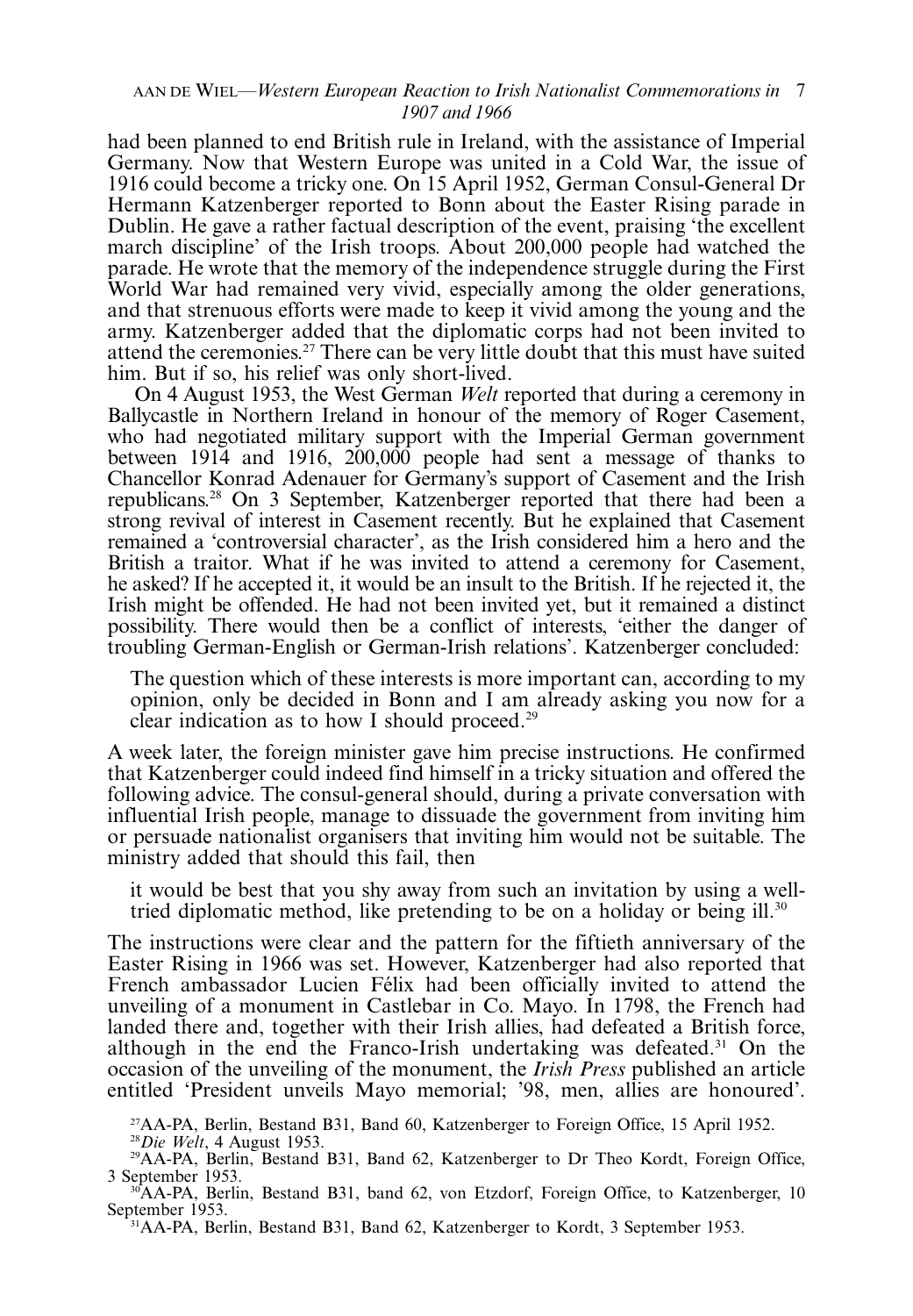The article stated that Félix had laid a wreath and that Canon Curely had paid tribute to the French: 'They were honouring, too, a number of chivalrous French soldiers who came to [the Irishmen's] assistance in dark and evil days'.<sup>32</sup> It was true that the Entente Cordiale was now only a distant memory.

# 1959: the sudden French revival of the memory of Fontenoy

In fact, the Entente Cordiale was as good as forgotten in Paris, and the French decided to revive the memory of Fontenoy in great pomp. Interestingly, there had been some criticism in Ireland of French historiography. In September 1948, the Irish Press published a long article written by Canon Patrick Power, entitled 'New light on Fontenoy'. Power severely criticised French and British historians and philosophers for having left the Irish contribution out of their analysis of the battle altogether. He re-iterated that there were indeed also Irishmen who had fought for the Anglo-Dutch army that day. He was of the opinion that 'we might have expected better of chivalrous France' and wrote:

Voltaire, on the French side—though we do not take the old scoffer too seriously—does not allow the Irish any part in the victory, and the veracious Froude, for the English, denies that the Irish had any part in the battle.<sup>33</sup>

Be that as it may, it would, however, be wrong to say that the French had forgotten, deliberately or not, Irish help received through the centuries. In June 1958, the Comite´ France-Irlande (a Paris-based association established to promote cultural links between both countries) organised a lecture given by Colonel Jacques Weygand, the son of General Maxime Weygand, called Les Brigades irlandaises au Service de la France.<sup>34</sup> In February 1959, Ambassador William P. Fay reported to Dublin a brief conversation with Charles de Gaulle, who had returned to power in 1958:

I found President de Gaulle in very good form and extremely affable. He said that he thought that, with the possible exception of Scotland, France had retained close and friendly relations with Ireland for a longer period than with any other European country.<sup>35</sup>

In fact, de Gaulle, of distant Irish descent, had Ireland on his mind.

On 14 April 1959, the Irish embassy in London reported to the DEA that General Frédéric Souard of the French army had paid a visit and had said that he 'had been entrusted with the task of presenting to the Irish Government replicas of the flags of the Irish regiments who fought at the Battle of Fontenoy'. A ceremony would take place in Dublin and was currently being organised. Souard had said that he would make a speech about 'the necessity for Atlantic unity in the face of the threat from the East', and emphasised that he would avoid stressing the fact that on numerous occasions the Irish, the French, the Americans and the Scots had fought against the English. As to the embassy, it carefully pointed out to the general that 'Ireland was not a member of NATO' and explained that this was due to the partition of Ireland.<sup>36</sup>

<sup>32</sup>*Irish Press*, 31 August 1953.<br><sup>33</sup>*Irish Press*, 25 September 1948.<br><sup>34</sup>NAI DFA, Embassy series, Paris, 122/37-I, comité France-Irlande; *Comité France-Irlande*<br>(bulletin), *c*. 6 June 1958.

 $\frac{35}{12}$ NAI DFA, Confidential reports, 313/4g, Paris; Fay to Cornelius Cremin, DEA Secretary, 3 February 1959.

<sup>36</sup>NAI DFA, Embassy series, Paris, 105/34, Irish brigade in France; counsellor, Irish embassy in London, to Cornelius Cremin, 14 April 1959 (copy).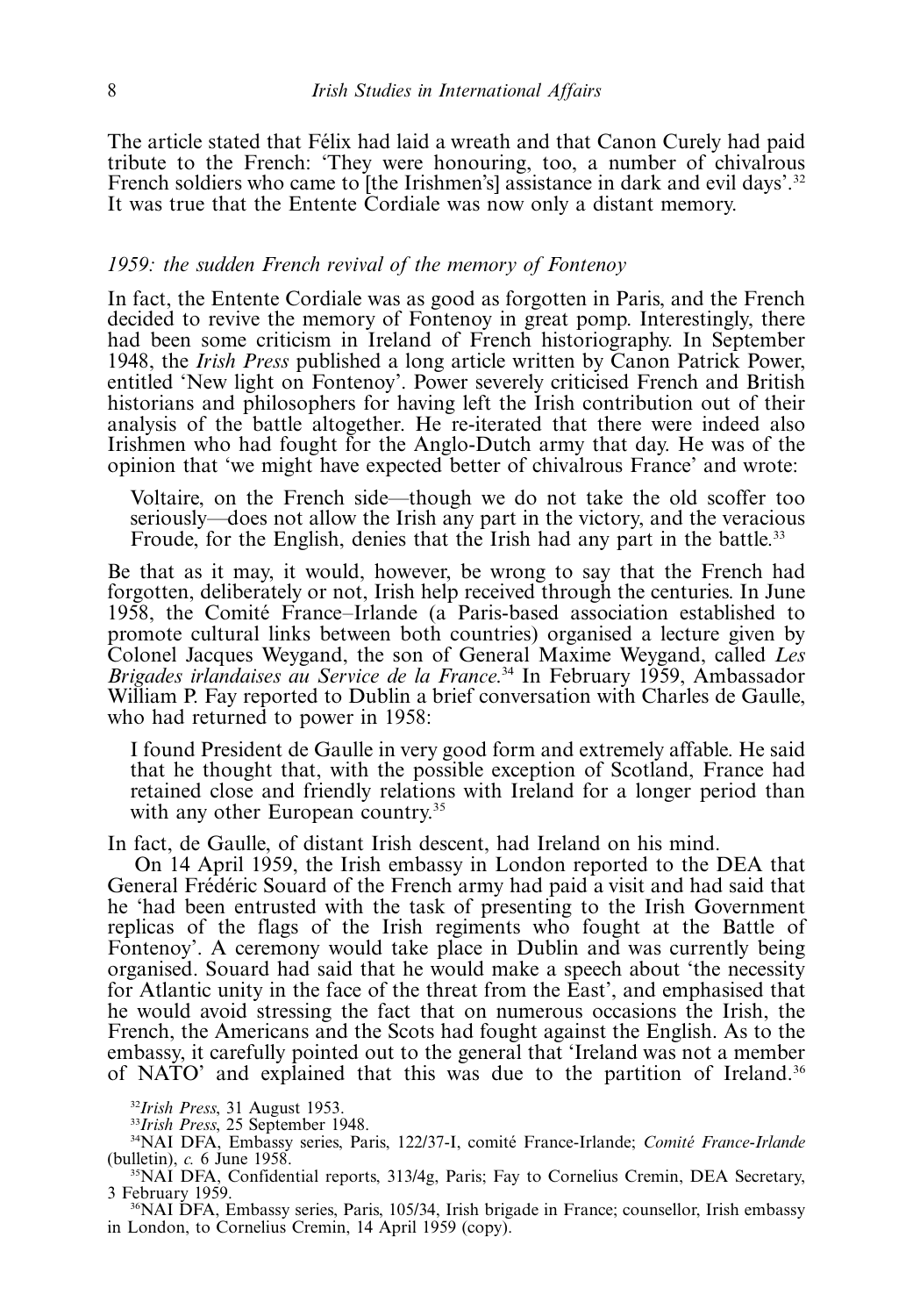#### AAN DE WIEL—Western European Reaction to Irish Nationalist Commemorations in 9 1907 and 1966

The embassy should have known that this French initiative was precisely all about NATO. The grandiose ceremony took place in Dublin Castle on 12 May 1959. Souard made a speech in which he declared: 'United by their ideals and their faith, the Irish and French have always stood together'. The Entente Cordiale and the deterioration of Franco-Irish relations since 1870 were conveniently forgotten. President Seán T. O'Kelly replied that 'the ties between the two countries were based on a common Celtic heritage and on common Christian traditions'.37 O'Kelly had decided to forget about the French Law of Separation of the Churches and the State of 1905, which had caused a serious rift between Catholic Ireland and anti-clerical France before and during the First World War.<sup>38</sup> During the ceremony, Souard presented the flags to O'Kelly. Present were, among others, Taoiseach Éamon de Valera, Foreign Minister Frank Aiken and Defence Minister Kevin Boland. Later, the DEA issued a special brochure written in French about the Fontenoy commemoration.<sup>39</sup>

But why had the French suddenly decided to celebrate in great pomp the 214th anniversary of the battle; a rather odd year to choose for such a grandiose ceremony? The answer was tied up in matters relating to the EEC, NATO and one man—Charles de Gaulle. The general did not want Western Europe to be subordinated to the United States, had grudgingly accepted the Treaty Rome of 1957 and rejected Britain's free-trade area plan for Europe in 1958. Furthermore, he was convinced that Britain was far too close to the United States.<sup>40</sup> Above all, he wanted to restore France's prestige and independence, notably in defence issues. As early as 1958, he informed President Dwight D. Eisenhower and Prime Minister Harold Macmillan that NATO should not be exclusively led by the Anglo-Saxons. He judged their replies unsatisfactory and subsequently took the decision in March 1959 to withdraw the French navy in the Mediterranean Sea from the NATO command.41 Eisenhower was soon pulling out his hair; he called de Gaulle a 'cross between Napoleon and Joan of Arc'.42 As it turned out, de Gaulle was in Orléans on 8 May 1959, to participate in the commemoration of the liberation of the city from the English by Joan of Arc in 1429, 530 years previously. Again, this was a rather odd anniversary for such an important politician to be involved in. There can be very little doubt that de Gaulle had used the commemorations of Fontenoy and Orléans to get France's message across to Britain and the United States.<sup>43</sup> On 15 May, the *Dernière Heure* of Brussels informed its readers that the British and Dutch embassies had refused to participate in a ceremony in Fontenoy, which would include a re-enactment of the battle. One of the Belgian organisers said that he ignored 'the reasons for [their] attitude'.<sup>44</sup>

<sup>37</sup>Irish Times, 12 May 1959.<br><sup>38</sup>aan de Wiel, *The Irish Factor 1899–1919*, 24–5, 132–

<sup>39</sup>NAI DFA, Embassy series, Brussels, box 3,  $\dot{B}6/17$ ; the Irish brigade at Fontenoy, DEA bulletin. May 1959.

bulletin, May 1959.<br><sup>40</sup>Maurice Vaïsse, 'La puissance ou l'influence? (1958–2004)', in Jean-Claude Allain *et al*., Histoire de la Diplomatie française (Paris, 2005), 872-5.

<sup>41</sup> De Gaulle et l'OTAN', available at: [www.charles-de-gaulle.org](http://www.charles-de-gaulle.org)  $(23$  November 2007).

<sup>42</sup>John Lewis Gaddis, *The Cold War: the deals, the spies, the lies, the truth* (London, 2007), 139.  $43$ It is to be noted that at the same period, in 1958, France offered a statue of Joan of Arc to the city of New Orleans in the United States, but it could not be erected owing to financial considerations. De Gaulle, who visited New Orleans in 1960, undertook to raise the necessary finances. See 'The Maid in New Orleans', available at: [http://www.stjoan-center.com/topics/](http://www.stjoan-center.com/topics/jcraven.html)

<sup>44</sup>'Fontenoy va commémorer la fameuse bataille (1745) qui se déroula sur son territoire', La Dernière Heure, 15 May 1959.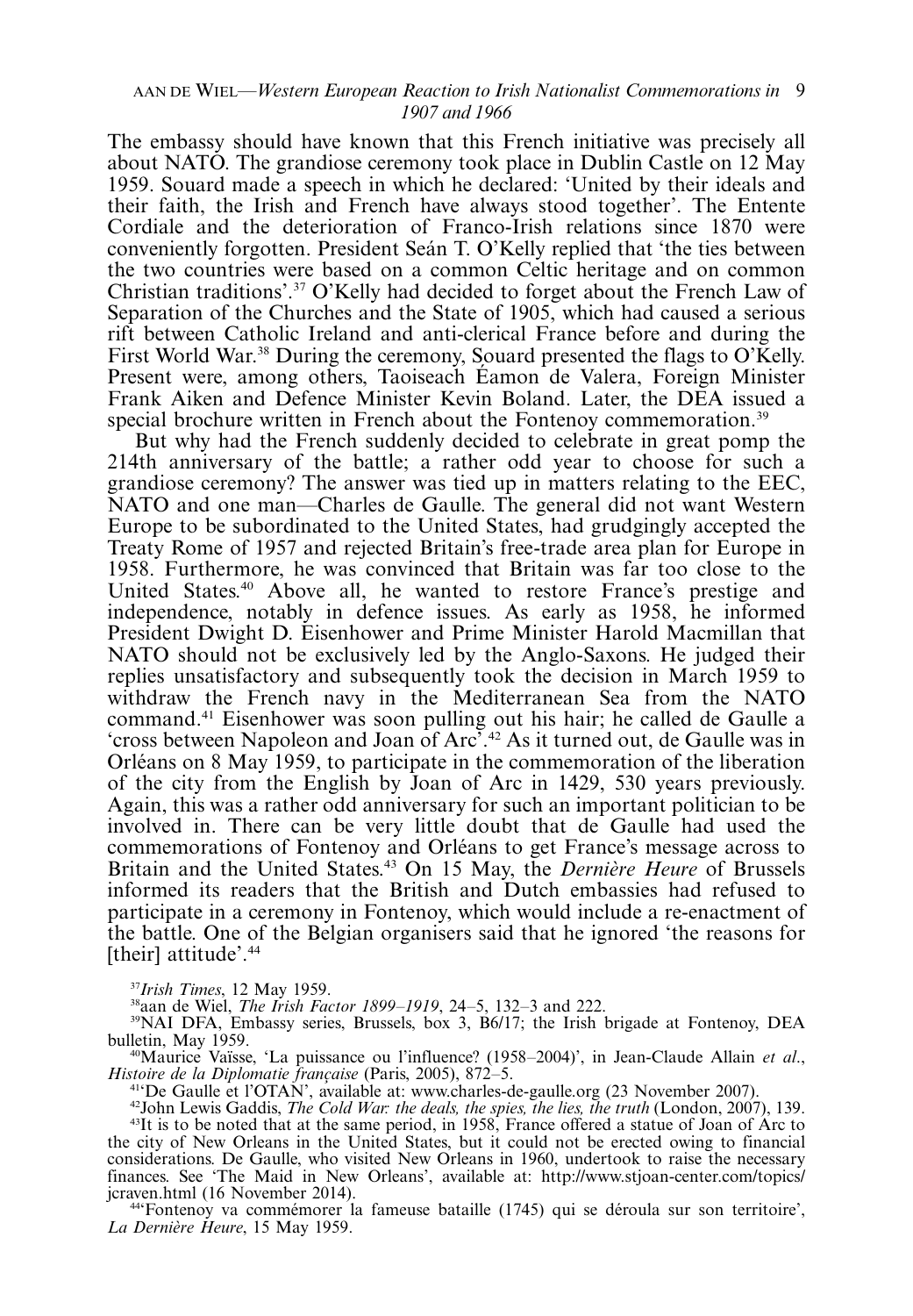But some Belgian politicians too began to have cold feet concerning Fontenoy. In 1965, the Military History Society of Ireland wanted to celebrate in style the 220th anniversary of the battle. The DEA, however, was anxious to avoid any trouble in this decade of EEC entry-negotiations and asked Ambassador Frank Biggar to seek the Belgian foreign ministry's opinion on the matter. Biggar reported that 'the Belgian government would be very adverse to any type of commemoration which might serve to exacerbate further Anglo-French military rancours'. Indeed, as he stressed, 1965 was also the 150th anniversary of the Battle of Waterloo. Therefore, he strongly recommended that the commemoration of the 220th anniversary of Fontenoy should be low key. As for himself, he suggested he might conveniently be away from Belgium during the commemoration.45 Negotiating the anniversaries of all these old battles and their commemorations was like walking in a political minefield for the Belgian foreign ministry, all the more since Foreign Minister Paul-Henri Spaak was a convinced Atlanticist and fully in favour of Britain's entry into the EEC.<sup>46</sup> Yet, Spaak could not afford to ignore the powerful French neighbour either. But it seemed that Biggar's warning had fallen on deaf ears in Dublin, as the government had decided not only to celebrate the fiftieth anniversary of the Easter Rising of April 1916 lavishly at home, but also to involve the Irish diplomatic missions in the capitals of the EEC member states.

# DECIDING TO CELEBRATE THE FIFTIETH ANNIVERSARY OF 1916 AT HOME AND ABROAD

In fact, the issue of celebrating the Easter Rising had been a complex one since the foundation of the Irish Free State, with some governments being more prone to celebrate than others. $47$  Moreover, the international situation had to be taken into account. For example, in 1941 the twenty-fifth anniversary fell right in the middle of the Second World War, and some officials of the Department of Defence believed it should be massively celebrated. There were talks of a 'mass victory parade' and that the ceremonies should be 'based on the Olympic games ceremonial'. But de Valera would have none of it and wrote: 'in present circumstances the holding of a commemoration on elaborate lines would not be appropriate'48 Clearly, he was taking into account the war and the reactions the belligerents might have. And yet, eventually, a rather grandiose military parade did take place in 1941, and the Irish Independent reported that de Valera had reviewed 25,000 soldiers. The newspaper added that it had been the 'largest and most spectacular military parade the city has seen'.<sup>49</sup> Why had the taoiseach changed his mind? Some believe that it was a show of strength, meant to warn that Ireland would defend her neutrality if need be. Such a show might have been directed at Nazi Germany in particular.<sup>50</sup>

On 2 February 1965, Taoiseach Seán Lemass put forward that the fiftieth anniversary of the rising should be lavishly celebrated in 1966. At home, a large number of events would be organised, and abroad Irish embassies and

<sup>45</sup>NAI DFA, Embassy series, Brussels, box 3, B6/18/1, Military History Society; Biggar to Hugh McCann, DEA Secretary, 10 June 1965. Hugh McCann, DEA Secretary, 10 June 1965.<br><sup>46</sup>Timothy Bainbridge, *The Penguin companion to European Union* (London, 2003), 480.<br><sup>47</sup>Diarmaid Ferriter, 'Commemorating the Rising, 1922–65: "A figurative scramble for the

bones of the patriot dead"?', in Mary E. Daly and Margaret O'Callaghan (eds), 1916 in 1966: commemorating the Easter Rising (Dublin, 2007), 198-218: 199nmemorating the Easter Rising (Dublin, 2007), 198–218: 199–205.<br><sup>48</sup>Ferriter, 'Commemorating the Rising, 1922–65', 206.

<sup>48</sup> Ferriter, 'Commemorating the Rising,  $1922-65$ ',  $206$ .<br><sup>49</sup> Ferriter, 'Commemorating the Rising,  $1922-65$ ',  $206$ .

<sup>49</sup>Ferriter, 'Commemorating the Rising, 1922–65', 206.<br><sup>50</sup>Ferriter, 'Commemorating the Rising, 1922–65', 206–7.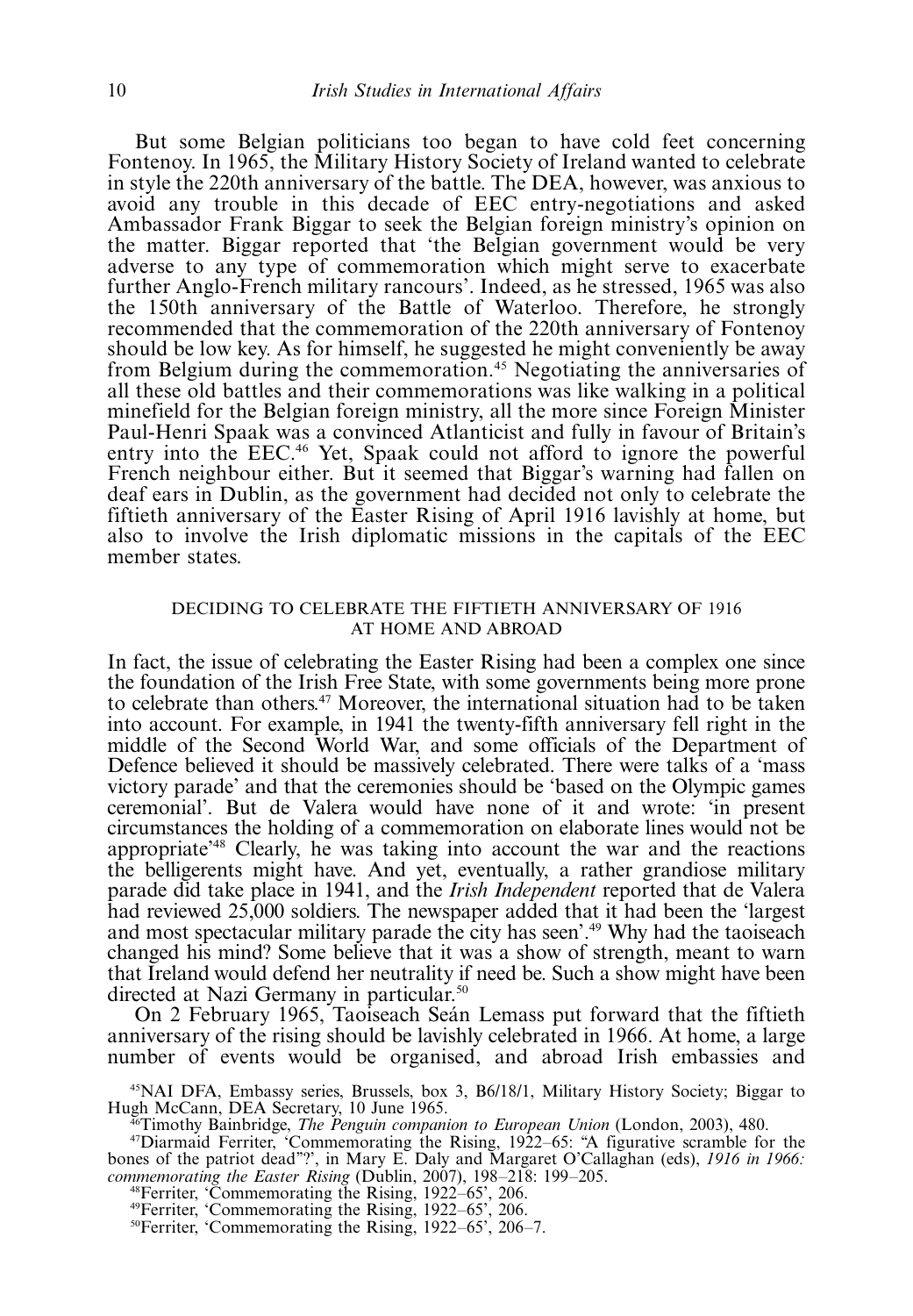#### AAN DE WIEL—Western European Reaction to Irish Nationalist Commemorations in 11 1907 and 1966

consulates would be asked to participate. Bord Fa´ilte (the Irish tourist board) created a leaflet of which 75,000 copies were sent to foreign countries. The celebrations were, however, by no means of an anti-British nature. Anglo-Irish relations had improved despite the partition issue. Lemass paid tribute to those Irishmen who had fought in the British army during the First World War, and the British government agreed to return an Irish republican flag that had been taken by the British forces during the fighting in Dublin in 1916. London even agreed to return the remains of Roger Casement to Ireland.<sup>51</sup>

The *Irish Times* published an article that correctly summed up the situation between the two countries.

With our principal trading partner, Britain, relations have never been better. Good personal relations have been established, both at civil service and ministerial level. The Taoiseach, Mr. Lemass, and the British Prime Minister, Mr. Wilson, have found much common ground and can have frank discussions in a friendly atmosphere.<sup>52</sup>

The improvement in Anglo-Irish relations had been noticed by the foreign diplomatic corps in Dublin. In July 1959, Count de Laubespin, the Belgian ambassador, reported to Brussels that Ireland's attitude towards Britain had changed for the better and that the government did not even want to celebrate the tenth anniversary of the Republic of Ireland Act. He emphasised, however, that 'a certain enmity towards England was still quite general'.53 On 5 March 1965, the DEA sent a circular to all Irish diplomatic missions, stating that the taoiseach attached much importance to 'the desirability of publicising the occasion [the 1916 fiftieth anniversary] abroad'.54 Later, in January 1966, the department asked the missions 'to consider what it might be possible for them to do by way of special activities, e.g. film showings, lectures, or a special Mass during Easter Week to mark the occasion'.55

Lemass's insistence on celebrating the fiftieth anniversary of the Easter Rising in the capitals of the EEC member states might well have had psychological underpinnings. When Ireland first applied for EEC membership in 1961, his government had made the mistake of stressing that the country was heavily dependent on Britain's economy. Consequently, the member states had believed that Ireland was not really interested in the Community in and of itself, and that she only wanted to join because Britain had decided to do so. The EEC then considered Ireland and Britain's membership applications in one single bloc.<sup>56</sup> The Easter Rising jubilee would serve to show that although Ireland was closely linked to Britain, she was different. This is also borne out by the fact that in 1965, the DEA had decided to make Ireland known abroad by asking its embassies and consulates to circulate a booklet entitled Facts about Ireland. By November 1965, 53,500 copies had been printed and another 50,000

<sup>51</sup>Rory O'Dwyer, 'The golden jubilee of the 1916 Easter Rising', in Gabriel Doherty and Dermot Keogh (eds), 1916, the long revolution (Cork, 2007), 352-75: 354-

<sup>&</sup>lt;sup>52</sup>The Irish Times, 22 May 1965.<br><sup>53</sup>Archives du Ministère des Affaires étrangères Belge (hereafter cited as AMAEB), Brussels, 13261, Irlande, de Laubespin to Pierre Wigny, Belgian foreign minister, 13 July 1959.

<sup>&</sup>lt;sup>54</sup>NAI DFA, 2005 release, Embassies, 2001/20/355, Holy See; Department of External Affairs to all missions, 5 March 1965.

 $t^5$ NAI Department of the Taoiseach, 1997 release, 97/6/160, 50th anniversary of Easter Rising; Department of External Affairs to all missions, 31 January 1966.<br><sup>56</sup>Maurice FitzGerald, *Protectionism to liberalisation; Ireland and the EEC, 1957 to 1966* 

<sup>(</sup>Aldershot, 2000), see chapter 3, 'Ireland's first EEC application, 31 July 1961', 103-70.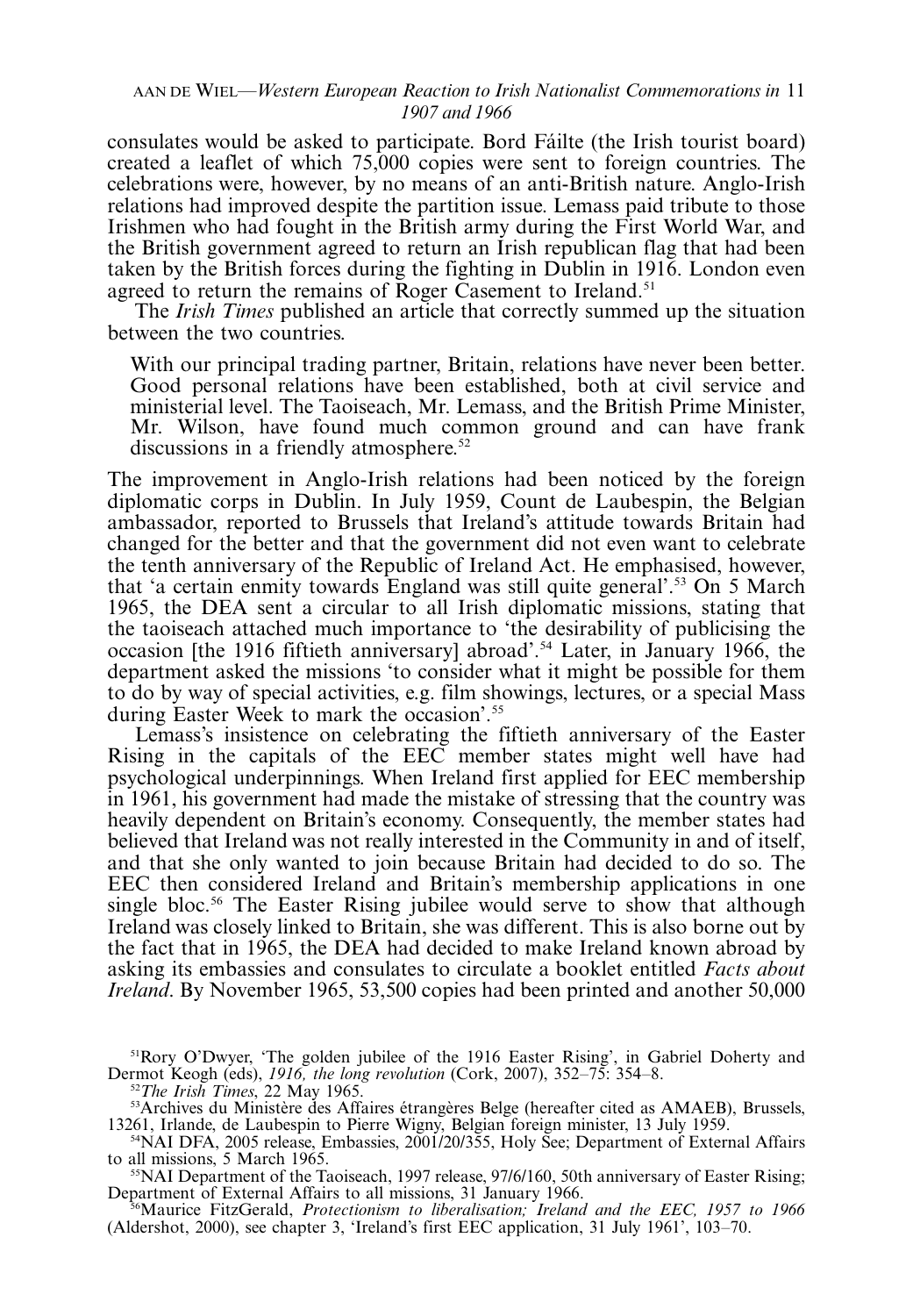copies had been ordered.57 Ireland was some kind of political terra incognita for many a continental European mind. Not only for average citizens, but, surprisingly, also for persons in diplomatic circles. The following series of brief examples will amply suffice to illustrate this point.

# General European understanding of Ireland

On 23 August 1961, the West German ministry of the economy issued a report, the title of which was 'The Irish Free State's EEC-entry application'.58 On 25 August, the head of the European Integration Division in the Foreign Office in Bonn mentioned in a note 'the Irish Free State's claims to Northern Ireland'.59 Both ministries seemed not to be aware that the country had officially become a republic in 1949. On 16 December, during a meeting between the Committee of Ministers of the Council of Europe and various parliamentarians, Anthony Esmonde, the Fine Gael TD, pointed out that Maurice Couve de Murville had not made any mention of Ireland's EEC application whereas he had spoken about the British and Danish applications. The French foreign minister regretted that he had indeed omitted Ireland.60 The problem was that he kept forgetting about Ireland. On 10 May 1962, he spoke about the European question before the Foreign Affairs Committee of the French National Assembly. Once more, no mention was made of Ireland. This time, Irish ambassador Denis McDonald objected and wrote to the DEA:

It is not new to us...that Mr Couve de Murville seems to regard the entry of Ireland simply as an accessory to the entry of Great Britain into the Common Market.

The ambassador was subsequently reassured by the French foreign ministry, which said that 'there was no new development which could give rise to statements unfavourable to Ireland's case'.61 Finally, on 2 September 1964, the Irish ambassador in The Hague got a phone call from the Dutch police who asked him if the embassy wanted 'a police escort provided for the ''prominent Irish political personage''' who was currently visiting the country. The ambassador had to explain diplomatically that Captain Terence O'Neill came from 'that part of Ireland still under British rule and suggested an approach to the British Embassy'.62 Years of economic autarky and deliberate isolationism in Ireland had taken their toll. Now that Ireland was applying for EEC membership this needed to change, and the Easter Rising jubilee provided a good opportunity to get the country on the map of Europe, at least according to the Irish government.

 $57$ NAI DFA, Embassy series, Brussels, box 11, J2/1/2, broadsheet; Department of External Affairs to all missions, 22 November 1965. Affairs to all missions, 22 November 1965.<br><sup>58</sup>AA-PA, Berlin, Bestand B20–200, Band 635, 'Beitrittsantrag des Irischen Freistaates zur

EWG', 23 August 1961.<br><sup>59</sup>AA-PA, Berlin, Bestand B20–200, Band 635, Dr Voigt, head of European Integration

Division in Foreign Office, to Rolf Lahr, Under-Secretary of State in Foreign Office, 25 August

<sup>60</sup>NAI DFA, Confidential reports, 313/4I; Paris, McDonald to Cornelius Cremin, DEA Secretary, 18 December 1961.

<sup>61</sup>NAI DFA, Confidential reports, 313/4J; Paris, McDonald to Cornelius Cremin, DEA Secretary, 11 May 1962 and 12 May 1962.<br><sup>62</sup>NAI DFA, Confidential reports, 313/30I; The Hague, J.W. Lennon to Hugh McCann,

DEA Secretary, 9 September 1964.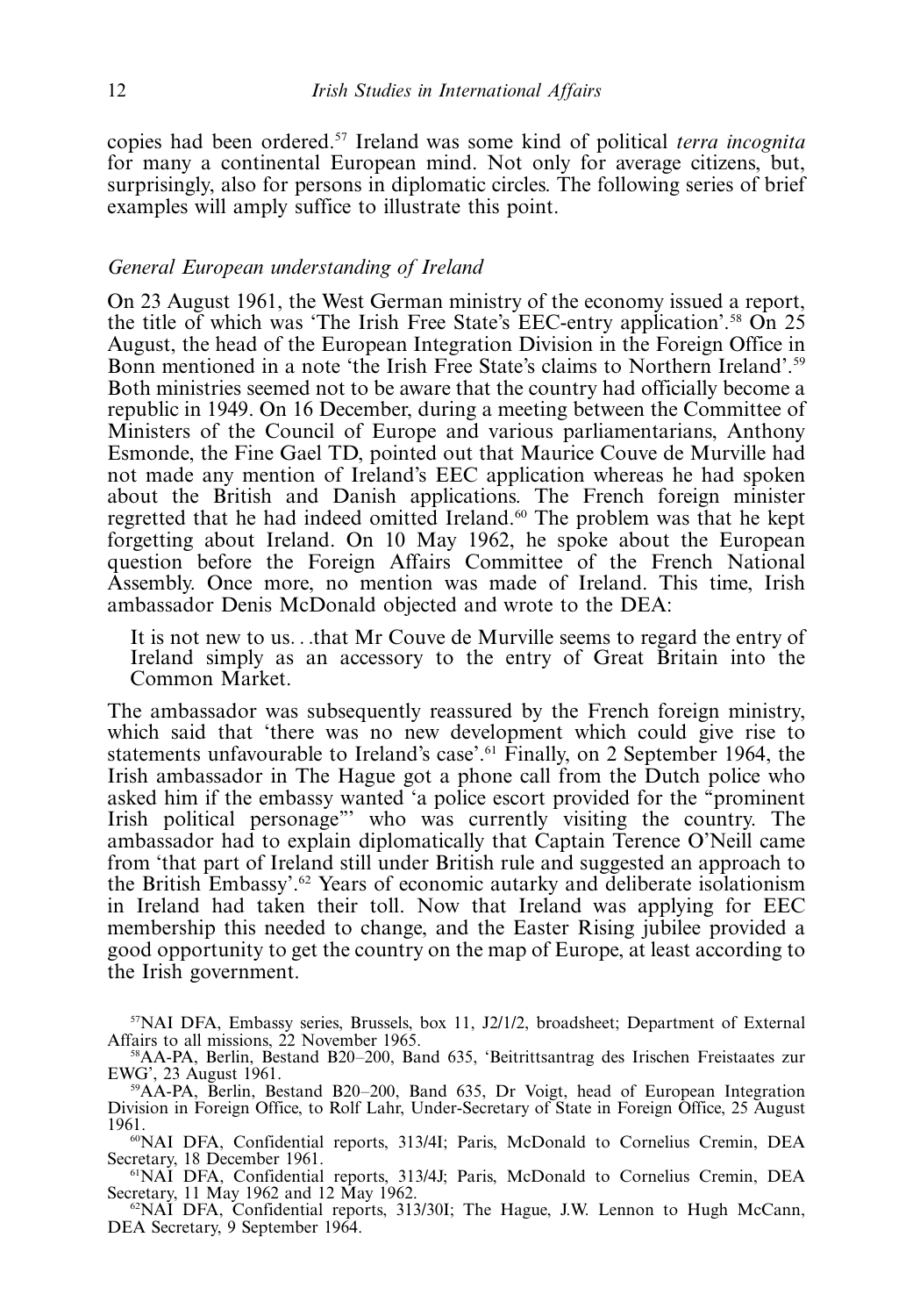#### AAN DE WIEL—Western European Reaction to Irish Nationalist Commemorations in 13 1907 and 1966

#### The Netherlands, Italy and the 1966 commemorations

The Irish missions in the capitals of the EEC member states began to sound out the local authorities. Unfortunately for Lemass's government, the first reactions of the embassies were extremely cautious. From the Netherlands, Ambassador Lennon reported that it was a rather delicate matter. 'As you are well aware, Dutch sentiment is very pro-British. If a 1916 Commemoration were regarded as anti-British, it is quite likely it would be boycotted'. He therefore cleverly suggested that a 1916 commemoration function should take place on St Patrick's Day, which 'has become recognised [in the Netherlands] as one of the "open" National Day receptions'.<sup>63</sup> Lennon was absolutely right in his assessment. The Netherlands, and especially the foreign minister, Joseph Luns, were totally in favour of Britain's entry into the EEC and of a strong relationship between Britain and the United States within NATO.<sup>64</sup> Under these circumstances, the Dutch were not going to upset the British with Irish nationalist celebrations.

Dutch unease was soon made very clear. The DEA had commissioned a fifteen-minute documentary on the Easter Rising made by George Morrison, which was meant for foreign consumption.<sup>65</sup> The embassy's secretary met Mr Neumann, the head of the Documentary Section of the Dutch Catholic Broadcasting Company (KRO), to whom he proposed that Morrison's documentary be shown on Dutch television. Neumann believed this would not be possible, as KRO had recently broadcast such a documentary, but one made by the BBC.66 Morrison's film was never screened by the Dutch. From Italy, the Irish embassy reported that it had approached the competent authorities regarding the broadcasting of the same documentary. But it seemed that the Italians were mainly interested because it was short and free of charge.<sup>67</sup> It is not known whether it was eventually shown or not. The Italian press, however, did report the Easter-Rising celebrations in Ireland and was generally sympathetic.<sup>68</sup>

#### France

In France, there was the thorny issue of Breton nationalism and there was no doubt that separatists would want to commemorate the Easter Rising in Brittany, or to participate in the celebrations in Ireland. Yann Goulet had been a member of the Parti National Breton (PNB) and during the Second World War had been head of Bagadou` Stourm, its paramilitary youth organisation. He had even met Dr Josef Goebbels, the Nazi minister for propaganda, in Berlin, but not in the capacity of a PNB representative. He did not agree with the existence of Bezen Perrot, a Breton military unit that wore German uniforms (those of Sicherheitsdienst, the SS intelligence service) and which was dedicated to the struggle for Brittany's independence. Despite his rejection of Bezen Perrot, however, he was condemned to death in France but fled and had

<sup>63</sup>NAI DFA, Embassy series, The Hague, 78/2, 50th anniversary of the Easter Rising; J.W. Lennon to Hugh McCann, DEA Secretary, 7 September 1965.

Lennon to Hugh McCann, DEA Secretary, 7 September 1965.<br><sup>64</sup>Albert Kersten, 'De langste; Joseph Antoine Marie Hubert Luns (1952–1971)', in Duco Hellema, Bert Zeeman and Bert van der Zwan (eds), De Nederlandse Ministers van Buitenlandse Zaken in de twintigste eeuw (Den Haag, 1999), 211–27.<br><sup>65</sup>O'Dwyer, 'The golden jubilee of the 1916 Easter Rising', 357.

66NAI DFA, Embassy series, The Hague, 78/2, 50th anniversary of the Easter Rising; C. Greene, secretary in Irish embassy in The Hague, to Hugh McCann, DEA Secretary, 19 April

<sup>67</sup>NAI DFA, Embassy series, Rome, 456B, Easter Rising-50th anniversary; Gearóid Ó Broin,

Irish embassy in Rome, to Hugh McCann, DEA Secretary, 21 February 1966.<br><sup>68</sup>NAI DFA, 2005 release, Embassies, 2001/20/355, Holy See; Thomas Commins, Irish ambassador to the Holy See, to Hugh McCann, DEA secretary, 23 April 1966.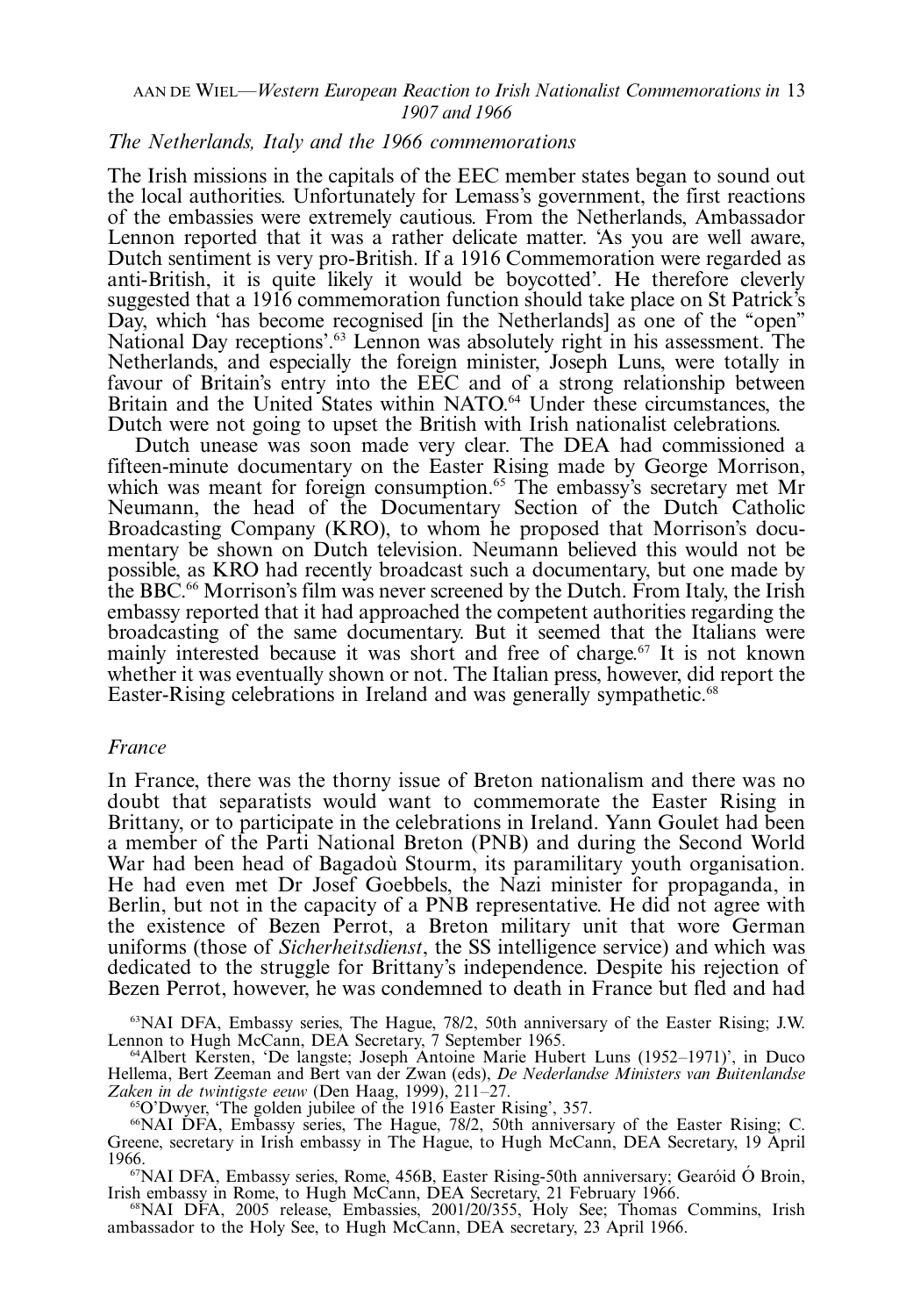settled in Ireland in 1947. He was a renowned sculptor and made the Irish republican monument at Ballyseedy in Co. Kerry, commemorating members of the Irish Republican Army executed by their Free State Army captors during Ireland's civil war (1922-23). In October 1965, Goulet wrote the following letter to the 1916 Committee in Bray:

Since Easter 1965, I have created in Brittany a new association called the 'Committee Brittany-Ireland'. The main purpose of this association is to group all the Breton Nationalists anxious to come to Dublin...to pay their respects to the Irish heroes of the 1916 rebellion...

For us, Breton Nationalists...Easter Monday 1916 has always been a memorable date. The old generation will not fail to recall the memory of that sensational issue of BREIZ ATAO ['Brittany for Ever', PNB's journal] dedicated to the Irish insurrection...We have benefited from that example and in doing so we have contracted a debt of gratitude.<sup>69</sup>

It was a taste of things to come. Breton nationalists would regard the fiftieth anniversary as a celebration for the larger Celtic brotherhood, and as an occasion for the meeting of various Celtic comrades in arms. The Irish embassy in Paris made some enquiries and reported that the French authorities would not be opposed if Bretons went to Dublin and participated in cultural activities, provided that it was made very clear that they were not autonomous.<sup>70</sup> Any display of Breton autonomy would definitely be frowned upon by the centralist French state.

#### West Germany

The situation in West Germany was most complex. The West Germans were now solid partners and allies of Western Europe within the EEC and NATO frameworks. The defence of northern West Germany was in the hands of the British army, a fact that Chancellor Ludwig Erhard's Christian-Democratic and anti-Communist government particularly appreciated. But back in 1916, the Imperial German government had supported the Irish republicans against Britain. History could not easily be ignored, and it now threatened to trigger a diplomatic embarrassment between Bonn and London. All the more since Dublin had undertaken to invite, 'all expenses paid', the surviving German crew members of the *Aud*, the ship that was meant to deliver German arms to the Irish republicans in 1916, and of the U-19, the submarine that had transported Roger Casement to Ireland.71 Karl Spindler was the captain who had commanded the Aud. He had written a book about it, which was translated into English and published by Anvil Books in Tralee, Co. Kerry in 1965, with the title The mystery of the Casement ship. Spindler's concluding thoughts were that:

...the German General Staff did not take the initiative out of pure friendship for Ireland but simply because it reckoned on the possibility of a timely end being put to the war as the outcome of a successful uprising.<sup>72</sup>

69Daniel Leach, Fugitive Ireland: European minority nationalists and Irish political asylum, 1937-2008 (Dublin, 2009), 99, 117-

<sup>70</sup>Leach, "Repaying a debt of gratitude": minority nationalists and the fiftieth anniversary of the Easter Rising', 276.

<sup>1</sup>NAI, Department of the Taoiseach, 1997 release, 97/6/160, 50th anniversary of the Easter Rising; Aiken to Lemass, 20 January 1966 and Lemass to Aiken, 22 January 1966.<br><sup>72</sup>Karl Spindler, *The mystery of the Casement ship: by its commander Captain Karl Spindler* 

(Tralee, 1965; first published in Berlin, 1931), 206.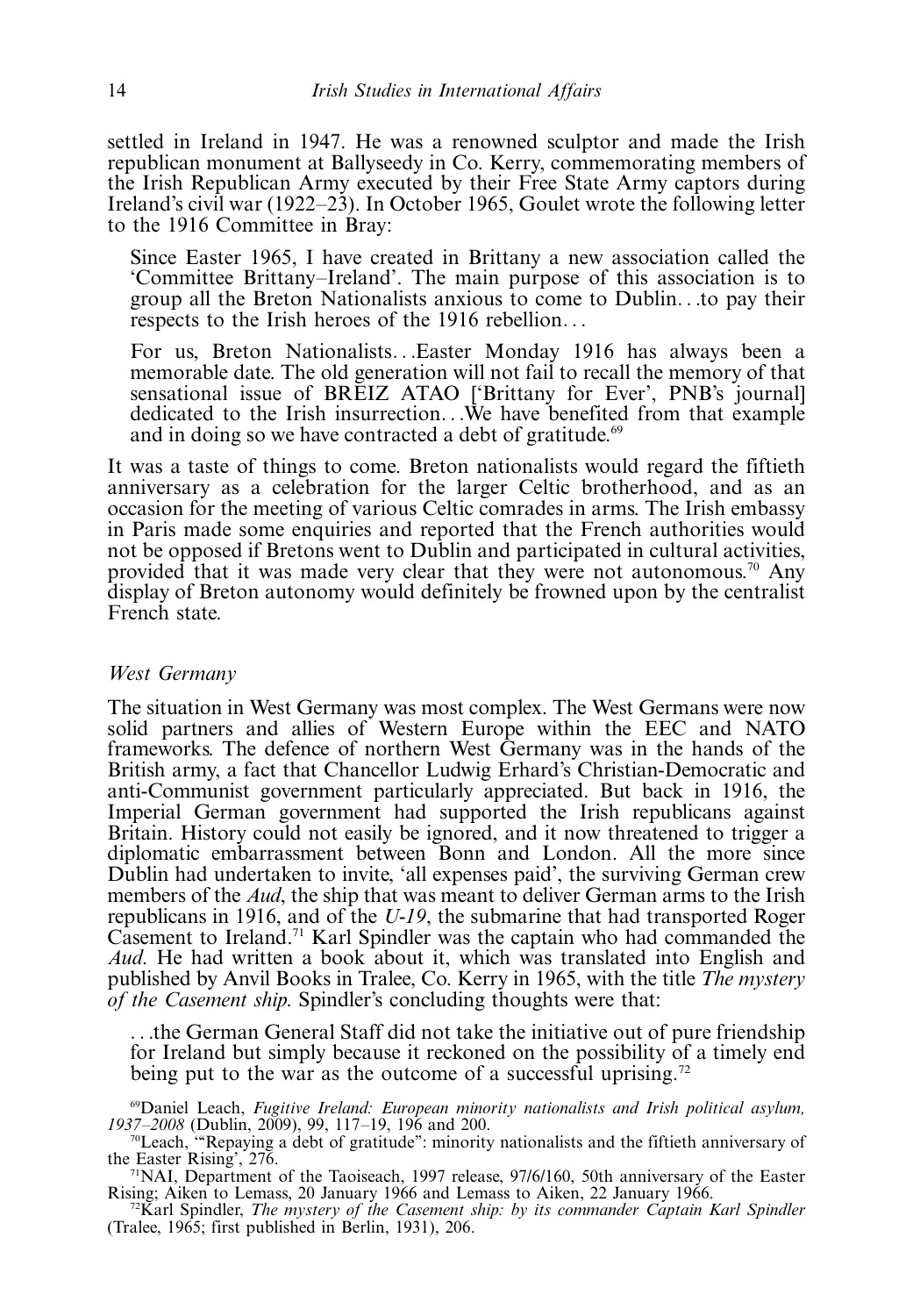# AAN DE WIEL—Western European Reaction to Irish Nationalist Commemorations in 15 1907 and 1966

Lemass's government either ignored or chose to ignore Karl Spindler's correct assessment of Germany's policy towards Ireland during the First World War. This was the kind of inconvenient historical truth that should not be stressed during the golden jubilee commemorations of the rising.

On 18 February 1966, Heinz von Trützschler, the West German ambassador in Dublin, reported to Bonn what the Irish intended to do for the jubilee. He explained that the surviving crew members of the  $\Delta ud$  and the U-19 had been officially invited, and that the Irish had in mind to exhibit some pictures of the submarine and also some extracts of its log-book. Irish officials had asked him if his government would object to this. Von Trützschler had replied that his embassy appreciated the fact that these former German sailors would be honoured, but that it would also like that Germany's military help should not be unduly emphasised. He then explained to the foreign office in Berlin that his embassy was currently discussing the issue with the British, to see if they had any objections. Considering the good relations between Ireland and West Germany, von Trützschler suggested that Federal President Heinrich Lübke should send a congratulatory message to President de Valera on this particular occasion. He had in mind a rather short and neutral text, and even included a draft.<sup>73</sup>

Six days later the foreign office informed von Trützschler that he should continue to discuss all the details with the British ambassador in Dublin. Also, he should clearly stress that the German authorities had nothing to do with the invitation of the former crew members. Furthermore, the foreign office wanted to know which other statesmen would send congratulatory messages to de Valera.74 On 24 March, the ambassador reported that he had made some inquiries among the diplomatic corps. It transpired that many foreign governments would not send a message of congratulation to the president of Ireland. Their ambassadors would, however, accept invitations to attend Mass and the inauguration of a monument dedicated to the victims of the fighting. Yet, von Trützschler still advised that Lübke should send a congratulatory message to de Valera. Furthermore, he deemed that the sending of such a message would encourage the Irish government to persevere at resisting all 'initiatives' coming from East Germany,<sup>75</sup> in other words, the strenuous efforts at diplomatic recognition being made by East Berlin. The West German government did not recognise the German Democratic Republic. The issue of the message of congratulation was again discussed in the foreign office, and it eventually decided against it for the following reasons. Lubke had already congratulated de Valera on 17 March 1966, Ireland's national bank holiday. The date of the Easter Rising was not a bank holiday and therefore protocol did not dictate that another message should be sent. If the West German government did congratulate the president when others did not, it could be interpreted as a political gesture and upset the British. It was agreed that the ambassador should, of course, accept all invitations also issued to the rest of the diplomatic corps in Dublin.<sup>76</sup> Von Trützschler was duly informed on 28 March.<sup>77</sup>

<sup>&</sup>lt;sup>73</sup>AA-PA, Berlin, 'Irland', Bestand B31, Band 302, von Trützschler to Foreign Office, 18 February 1966.

<sup>&</sup>lt;sup>74</sup>AA-PA, Berlin, 'Irland', Bestand B31, Band 302, Foreign Office to vonTrützschler, 24 February 1966.

<sup>&</sup>lt;sup>75</sup>AA-PA, Berlin, 'Irland', Bestand B31, Band 302, von Trützschler to Foreign Office, 24 March 1966. 1966. 76AA-PA, Berlin, 'Irland', Bestand B31, Band 302, 'Deutsche Beteiligung an den Feierlichkei-

ten zur 50. Wiederkehr des irischen Osteraufstandes von 1916', 25 March 1966.<br><sup>77</sup>AA-PA, Berlin, 'Irland', Bestand B31, Band 302, Foreign Office to von Trützschler, 28 March 1966.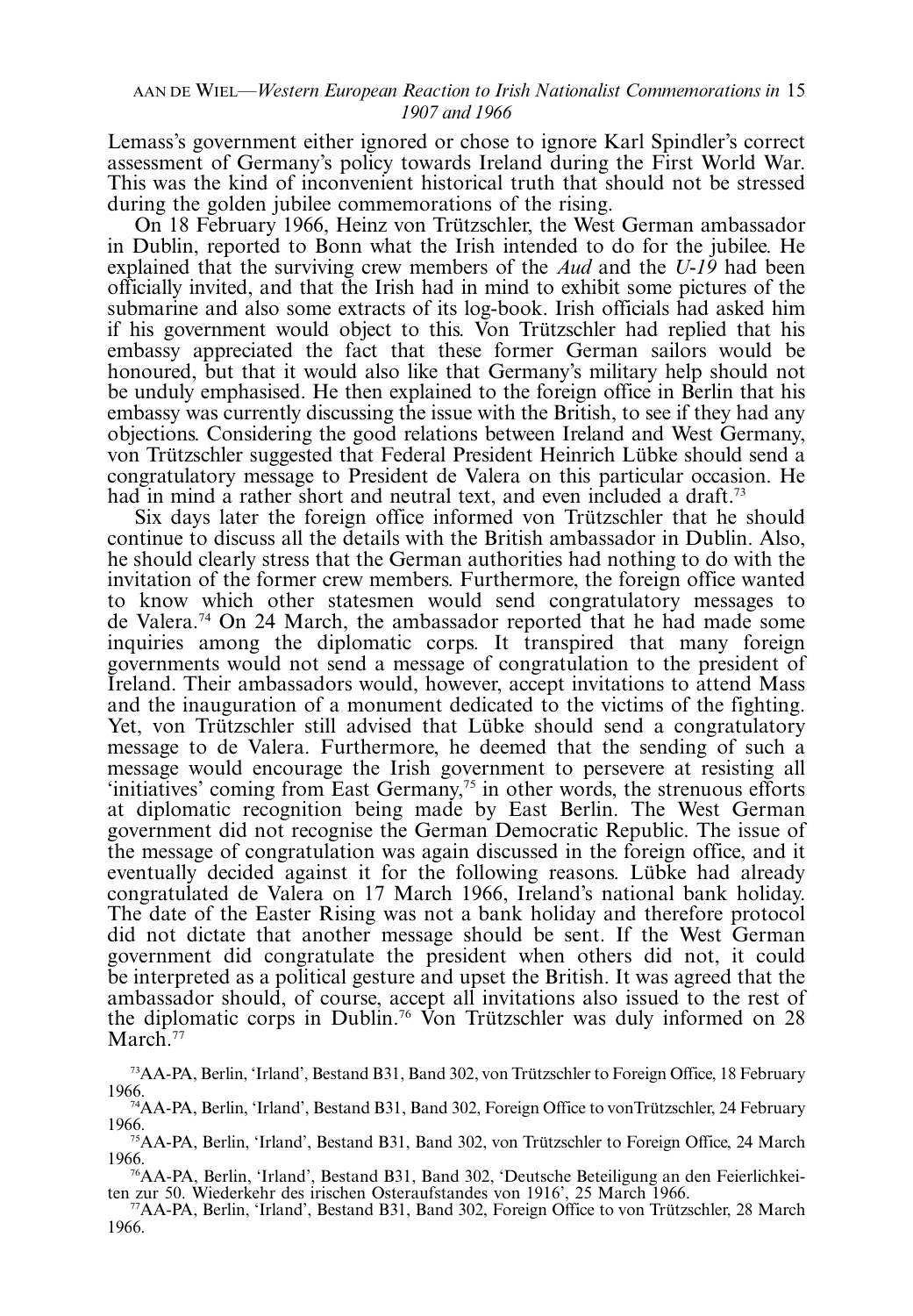# Belgium

Undoubtedly, however, it was in Belgium that the fiftieth anniversary of 1916 could wreak most political havoc. On 25 November 1965, Frank Biggar sent a long report to Dublin in which he explained all the reasons why the DEA needed to be very cautious about the intended celebrations in Belgium. The ambassador wrote that during the First World War many Belgians had felt that the Easter Rising was a 'stab in the back' for the Allies. There was, at the time, very little consideration given to Ireland's freedom, as Belgium herself was occupied by the German army. Moreover, Casement's actions in the Congo, where he had exposed the brutality of Belgian colonialism, had been and were still resented by the people. Biggar also stressed that the Belgian establishment remained 'strongly pro-British in sentiment' and warned 'Belgian official circles would certainly be slow to take part in any function which might be considered as of an anti-British character'.78

Then there was the tricky issue that Irish nationalism was an example for Flemish nationalists, and he quoted Louis Roppe, the governor of Limburg. Incidentally, Roppe himself was in touch with Flemings who were living in Ireland, some of them having fled Belgium in 1945 as they were accused of collaboration with the Germans. One of those Flemings with an ambiguous war record was Dr Edward op de Beeck. He had originally been sentenced to ten years' imprisonment for collaboration and informing and had been living in Ireland since 1947.79 Op de Beeck was now president of the Flemish Group in Dublin. On one occasion, Roppe had transmitted a letter to op de Beeck on the subject of the *Guldensporenslag*, the Battle of the Golden Spurs of 11 July 1302, when the Flemings had defeated the French knights.<sup>80</sup> There was also the fact that biographies of Patrick Pearse and Eamon de Valera had been published in Dutch but not in French. For all these reasons, Biggar was 'highly dubious as to the advisability of the Embassy's organising any function specifically designed to commemorate the Rising', as it might well be 'boycotted'. Like his colleague in The Hague, he felt that it would be better to stick to the usual St Patrick's Day reception. And yet, despite all these sensible arguments, Biggar thought it would be a good idea to have articles published on the rising in the Belgian, especially Flemish, press. He further suggested that documentaries for the radio and the television should also be envisaged for broadcast $81$  In fact, Hugh Leonard's eight-part documentary Insurrection was shown on Belgian television.82 The ambassador's assessment would prove to be entirely correct.

#### FOREIGN PARTICIPATION IN THE COMMEMORATIONS IN IRELAND

In Dublin, the DEA had become aware that various nationalist groups from Western Europe such as the Free Wales Army, the Breton movement and the Scottish Liberation Army, might want to travel to Dublin and could thus become a huge embarrassment to the government. On 30 November 1965, the DEA issued a memorandum in which the following was stated:

<sup>78</sup>NAI, DFA, Embassy series, Brussels, box 12, 6/2, the Rising; Biggar to Hugh McCann, DEA Secretary, 25 November 1965. Secretary, 25 November 1965.<br><sup>79</sup>Leach, "Repaying a debt of gratitude": foreign minority nationalists and the fiftieth

anniversary of the Easter Rising in 1966', 281.<br><sup>80</sup>See Robert Houthaeve, *Vlamingen in Ierland* (Izegem, 1989), 25. 81NAI, DFA, Embassy series, Brussels, box 12, 6/2, the Rising; Biggar to Hugh McCann, DEA

<sup>81</sup>NAI, DFA, Embassy series, Brussels, box 12,  $6/2$ , the Rising; Biggar to Hugh McCann, DEA Secretary, 25 November 1965.<br><sup>82</sup>O'Dwyer, 'The golden jubilee of the 1916 Easter Rising', 370.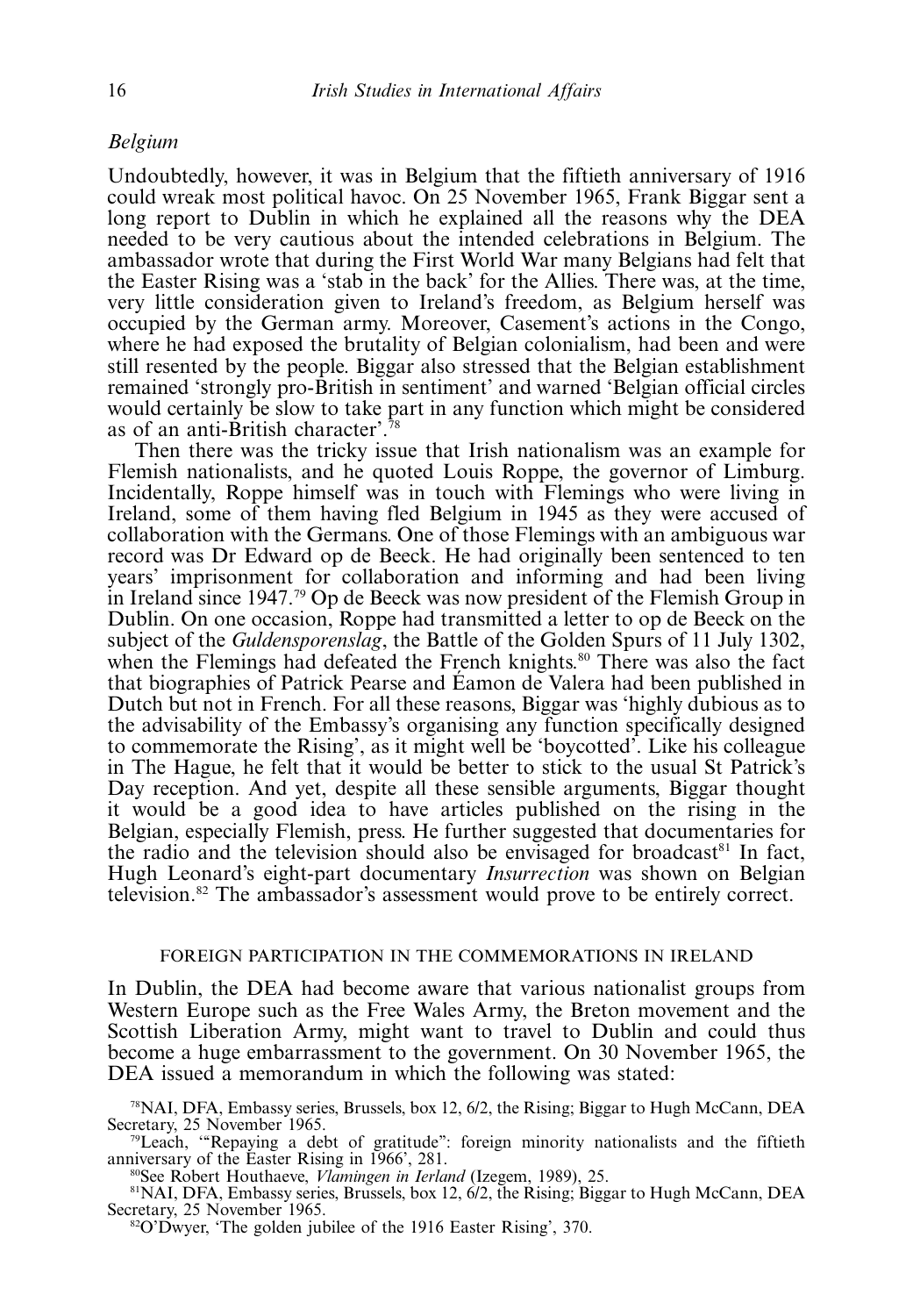# AAN DE WIEL—Western European Reaction to Irish Nationalist Commemorations in 17 1907 and 1966

Should the Bretons want to take part in the march past the GPO, it could be explained to them that the parade is being confined to Irish bodies... Otherwise minority groups from various countries would be given the opportunity of publicising their respective causes, to the displeasure of various governments.<sup>83</sup>

In December, Lemass said that he did not want to invite foreign heads of state and government to the anniversary, and DEA Minister Aiken would not invite Afro-Asian delegations,<sup>84</sup> who would probably consider the Easter Rising and Ireland's struggle for independence as a successful fight against colonialism. There were former colonial powers in Western Europe, some of them founding member states of the EEC. Then, there was of course the allimportant British factor to be taken into account. The Easter Rising was all about nationalist Ireland struggling to shake off the British yoke. This and the participation of Scottish and Welsh separatists might upset Prime Minister Harold Wilson's government. DEA Secretary Hugh McCann had met Sir Gregory Tory, the British ambassador in Dublin. According to McCann:

The Ambassador asked about the character of the commemoration, and, in particular, whether it would be oriented towards the future or a re-enactment of the past. I referred to the Taoiseach's recent speech on the subject and told the Ambassador that I felt sure he could take it that the commemoration would be a forward-looking occasion without any attempt to re-open old wounds.<sup>85</sup>

In March 1966, Lemass even wrote to Wilson that he was determined to work in favour of 'the building of Anglo-Irish good will'.<sup>86</sup> Indeed, at a time when the overwhelming majority of Irish exports and imports depended on the British market, and so soon after the signing of the Anglo-Irish Free Trade Area Agreement (AIFTAA) in December 1965—not to mention Ireland's application for EEC membership, in which she depended entirely on the British government's success in doing the same—Lemass's policy was a wise one. Now was not the time to provoke the British neighbour.

On 17 February, op de Beeck sent a request to Aiken. He explained that he was the 'President of the Flemish Group in Dublin' and that there was 'great interest in Flanders for the 50th anniversary of the Rising'. Hendrik Borginon, a 'Flemish Nationalist Leader' in Belgium, had asked him if a 'Flemish delegation would be officially welcome...and given a reserved place during the Easter Monday service [in Dublin]'.<sup>87</sup> Borginon was a Fleming who also had an ambiguous war record. Biggar was contacted by the DEA to give his opinion on the matter. Not surprisingly, he strongly advised against inviting op de Beeck and his Flemish group:

They are bitterly opposed by the French-speaking Walloons and Bruxellois [sic] and are heartily disliked by probably the majority of Flemings because both of their aims and methods as well as the tainted (from the general

<sup>83</sup>Leach, "Repaying a debt of gratitude": foreign minority nationalists and the fiftieth anniversary of the Easter Rising in 1966', 275-

6. 84Leach, ''Repaying a debt of gratitude'', 276.

<sup>85</sup>Ferriter, 'Commemorating the Rising, 1922-65', 215.

<sup>86</sup>NAI, DFA, Embassy series, Brussels, box 12, 6/2, the Rising; Biggar to Hugh McCann, DEA Secretary, 25 November 1965.

 $\rm NNAI$  DFA, Embassy series, Brussels, box 12, 6/2, the Rising; op de Beeck to Aiken, 17 February 1966.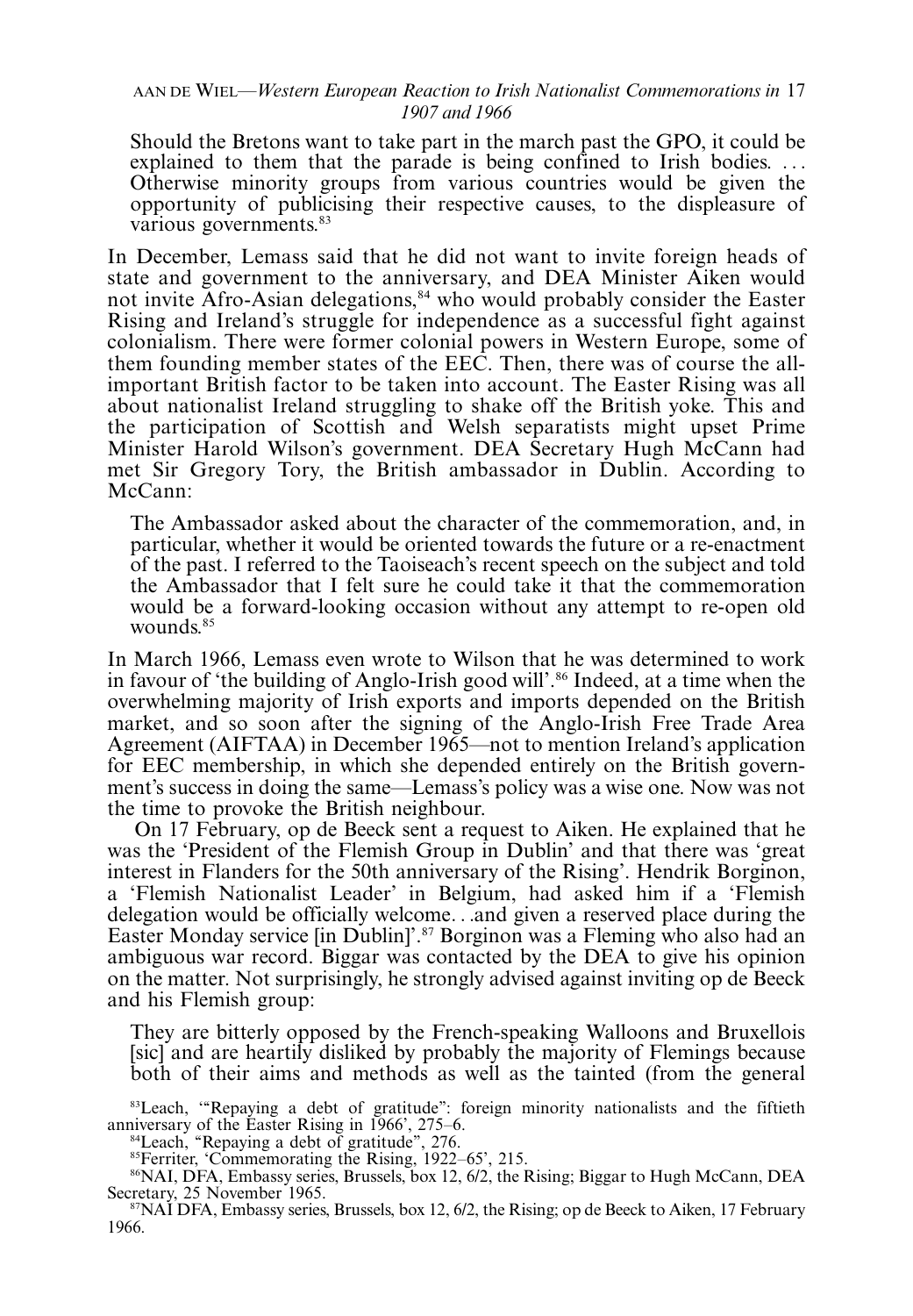Belgian point of view) past of many of their members who collaborated with the Germans during the last war. Dr. Opdebeeck [sic] is apparently one of these. Their methods and, I should think, to a large extent their mentality certainly derive from Nazism, the behaviour of their militants being strongly reminiscent of the S.S. ...The character and objectives of an essentially domestic political movement in Belgium are not, of course, a matter for the Irish Government even if they claim to draw inspiration from Irish nationalism. On the other hand, it is equally not in our interest even to appear to give countenance in any way to such a movement, particularly one which arouses such controversy and emotion in this country. To do so would obviously leave us open to the charge of taking sides in a Belgian internal quarrel and could prove highly embarrassing for our relations with the Belgian Government.<sup>88</sup>

The DEA accepted Biggar's sound advice and informed op de Beeck that

visitors from abroad are not being officially invited to Ireland for the ceremonies...nor would it be considered appropriate that [a Flemish organisation] should lay a wreath at the Garden of Remembrance or at Kilmainham Jail

where the leaders of the Easter Rising had been executed.<sup>89</sup> In Dublin, Aiken eventually took the wise and pragmatic decision of informing the Irish missions abroad that it would be preferable to have low-key celebrations of the Easter Rising jubilee. He explained that 'Missions might arrange their St. Patrick's Day Reception [traditionally on 17 March] as a joint one to cover the celebration of the National Day and the commemoration of the Rising together'. In this way, continued Aiken, special additional expenditure would be avoided to a great extent and 'it would help to meet the susceptibilities of persons who might hesitate to attend a function solely to commemorate the rebellion against Great Britain'.90

# The diplomatic corps's reaction to the 1916 commemorations

A last question needs to be answered now: how did the foreign diplomatic corps analyse the 1916 jubilee in Dublin? The beginning of the celebrations went off with a bang: the destruction of Nelson's Pillar in Dublin city-centre on 8 March. Republicans and anti-partitionists had blown up this remnant of British rule. Francis-L. Goffart, the Belgian ambassador, informed Foreign Minister Paul-Henri Spaak that nobody had been injured and that the explosion had been expertly carried out. Nevertheless, the Irish government was embarrassed. Although the minister for justice, Brian Lenihan, had immediately condemned the explosion, Goffart added that 'he had neglected to shed a few tears on the loss of the monument itself'.<sup>91</sup> Spaak must have remembered his days as chairman of the Council of Europe in Strasbourg when Irish delegates in a very nationalist mood had given him 'a lot of hassle'.92 Goffart's analysis of the

<sup>88</sup>NAI DFA, Embassy series, Brussels, box 12, 6/2, the Rising; Biggar to Frank Coffey, Department of External Affairs, 2 March 1966.

<sup>§9</sup>NAI DFA, Embassy series, Brussels, box 12,  $6/2$ , the Rising; Seán G. Ronan, Department of External Affairs, to op de Beeck, 7 March 1966.

<sup>90</sup>NAI, Department of the Taoiseach, 1997 release, 97/6/160, 50th anniversary of the Easter Rising; Department of External Affairs to all missions, 31 January 1966. Rising; Department of External Affairs to all missions, 31 January 1966.<br><sup>91</sup>AMAEB, Brussels, 14946, Irlande; Goffart to Spaak, 9 March 1966.

<sup>92</sup>NAI DFA, Confidential reports, 313/20A, Brussels; McDonald to Seán Nunan, DEA Secretary, 14 February 1955.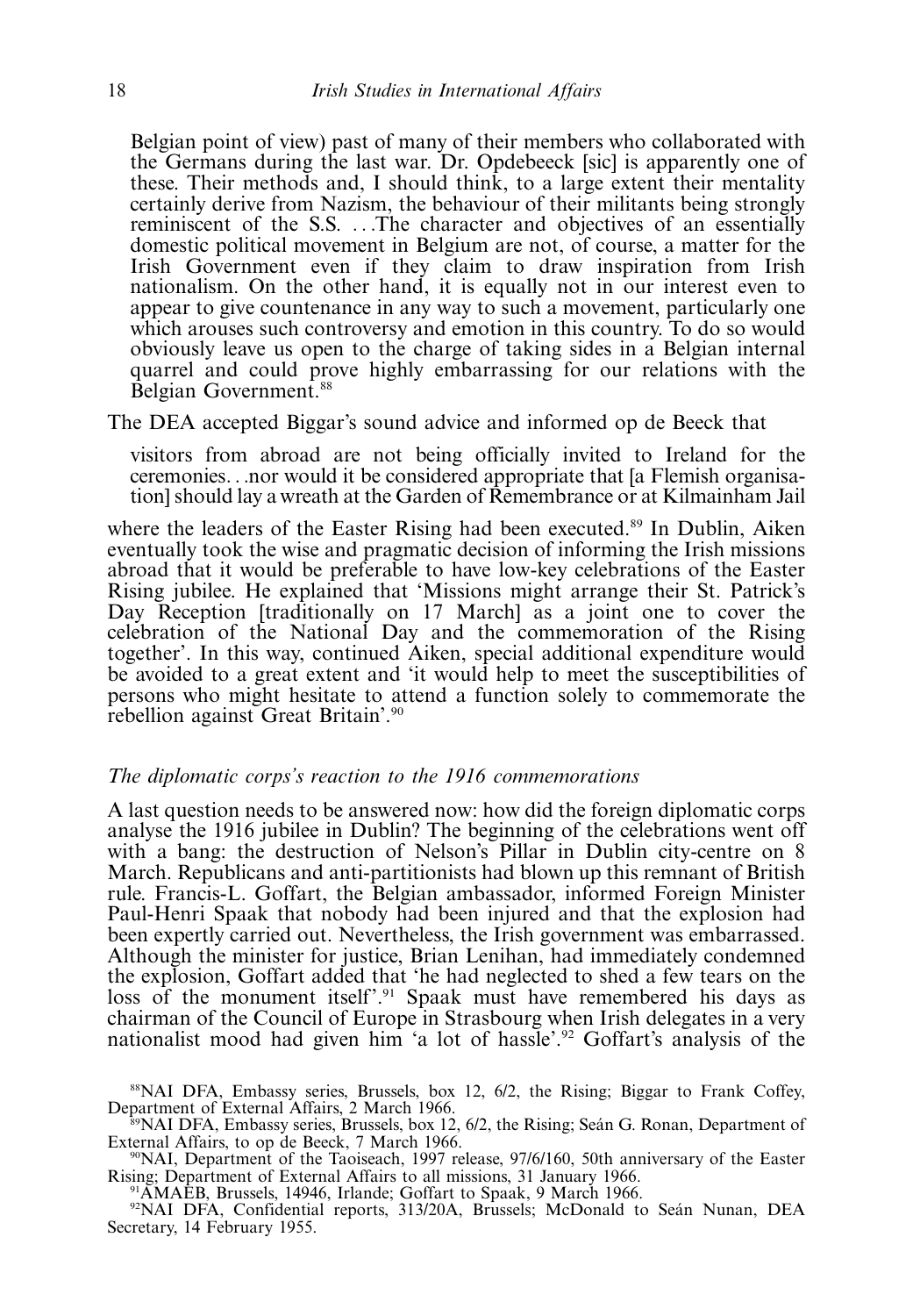destruction of the pillar was shared by Heinz von Trützschler, the West German ambassador.<sup>93</sup>

Their French colleague, Roger Robert du Gardier, sent a twelve-page report to Paris. It is worth analysing in some detail. He defined the period of jubilee festivities as a 'formidable week' and explained that it was not so much troubles and attacks that the government, foreign observers and the public feared, but rather 'the very excess of the official events'. Indeed, if it had not been the case, the ambassador continued,

the opposition would not have lost the opportunity to criticise the government for having belittled the national epic in order not to upset Great Britain too much with which Mr. Lemass' cabinet has just established new relatively close economic links.

The strong Catholic aspect of the ceremonies had also caught his attention, as the diplomatic corps had been invited to attend a high Mass in the presence of the 'severe Archbishop of Dublin, John Charles McQuaid, surrounded by his coadjutors and an impressive number of auxiliary bishops, ''monsignors'' and various canons'. He described the pageant as 'quite impressive', and pointed out that the French revolutionary support for the United Irishmen in the 1798 rebellion had been 'largely recalled'. $94$  Perhaps this was an Irish way to please Gaullist France, which was the sole obstacle left to Ireland's (and Britain's) entry into the EEC.

However, Robert du Gardier wrote that battles between the English, Irish and French did not succeed in warming up the audience in the bitter cold that was gripping Dublin. But he stressed that despite several rancorous remarks against Great Britain and her past repressions in Ireland made during the pageant, great care was taken in official speeches not to offend the British. The president, taoiseach and ministers especially evoked 'national heroism' and the 'purity of the heroes that had sacrificed themselves', but

were very careful not to insist on the enemy; the occupier of yesterday had now become an almost likeable neighbour who, like Ireland, was going through a difficult time of its economic and social evolution.

De Valera had even met the former British captain who had made him prisoner in 1916. The Englishman's presence at certain ceremonies 'largely contributed to convey a ''relaxed'' feeling to this thorny commemoration, something the Government wished', according to the ambassador. Nevertheless, Robert du Gardier wrote that the

usual anarchists of this country—those of the extreme wing of the Irish Republican Army, disavowed by the official staff of that organisation incidentally—indeed indulged in their now traditional pranks: destruction of a few electrical transformers and telegraph poles, a bomb put near a monument in Galway

and so on. He pointed out that near Dublin a certain number of persons, mainly Anglo-Irish people working for British companies, had received threatening letters. But they were only scared in the end, as the police had taken considerable precautionary measures. On Easter Monday, the press had criticised Northern

<sup>&</sup>lt;sup>93</sup>AA-PA, Berlin, 'Irland', Bestand B31, Band 311; von Trützschler to Foreign Office, 11 March 1966. 1966. 94AEAD, Europe 1944-, Irlande, no 52; Robert du Gardier to Couve de Murville, 21 April

<sup>1966.</sup>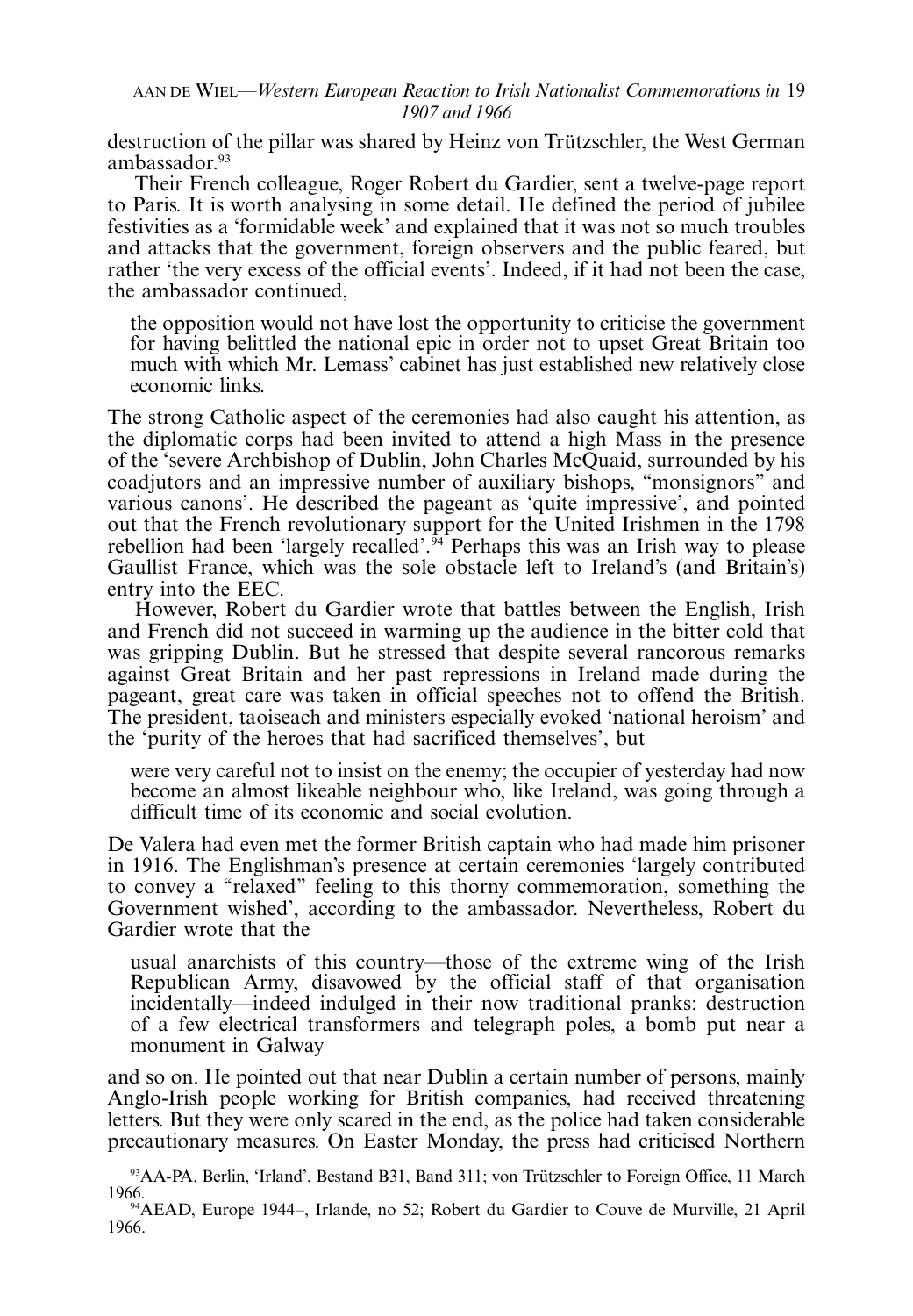Irish Prime Minister Terence O'Neill's decision to forbid the crossing of trains into Northern Ireland. Editorialists spoke of an 'iron curtain'.95

Interestingly, the French ambassador was of the opinion that the population of Dublin did not show an 'exaggerated enthusiasm' for the celebrations. No doubt, the exceptionally cold weather was a factor that helped to explain their behaviour, but, he added,

among the foreign observers, we are a few to think that apart from politicians, admen and professional agitators, few people here are now interested in the great venture of 1916, even in the present profound evolution of their country.96

This was a pertinent remark, as most of the Irish youth in those days indeed did not identify with the generation of 1916 and their ideals.<sup>97</sup> Robert du Gardier mentioned that certain newspapers had spotted the government's caution and pusillanimity, and also de Valera's priorities—first the Irish language and then reunification—whereas action in the economic and social fields in the Republic 'was probably far more urgent than any other question at the moment'. His last comment was: '[The economic situation and social conflicts] are a difficult deadlock for Ireland, which the nicest of patriotic displays are hardly able to solve. Nor will they bring about a peaceful and prosperous future in the short term'.98 He was right. In the 1960s, the population was more and more preoccupied by the national economy, which was undergoing radical changes.

Ambassador von Trützschler sent an eight-page report to Bonn. He wrote that the activities from 10 to 24 April 1966 were impressive, and that the Irish people, so often divided in political groups and cliques, succeeded in uniting themselves on the occasion, apart from a few extremists. There were several protest actions by extremists and IRA sympathisers, notably in the south-east of the country, in Kilkenny. A few Sinn Féin activists were arrested by the police. In Northern Ireland, incidents were rather limited and it could not be said that the relations between Ireland and Northern Ireland had suffered from the commemoration of the fiftieth anniversary. In his speeches, de Valera had avoided any anti-British statements and focused on the memory of the freedom fighters. Von Trützschler even remarked that it could almost be argued that an uninformed listener would not even have known that the Irish had fought against the English.

A series of foreign heads of state sent congratulatory messages to de Valera, notably President Johnson (USA), President Radakrishnan (India), General Franco (Spain) and President Podgorny (USSR), although Ireland did not have diplomatic relations with the Soviet Union. In addition, Irish people from Britain and people of Irish descent throughout the world participated in the commemoration, notably Senator Joseph McCarthy (USA). The old crews of the U-19 and the Aud had caught 'special attention'. The German guests and their families stayed a week in the country and were accompanied by the Irish general-consul in Hamburg, Mr Mulloy. Von Trützschler then described their activities, notably the laying of a wreath on Casement's grave. Raimund Weißbach, the former captain of the U-19, was repeatedly interviewed by the

<sup>95</sup>AEAD, Europe 1944-, Irlande, no 52; Robert du Gardier to Couve de Murville, 21 April 1966.<br><sup>96</sup>AEAD, Europe 1944–, Irlande, no 52; Robert du Gardier to Couve de Murville, 21 April

<sup>1966.</sup> 97Carole Holohan, 'More than a revival of memories? 1960s youth and the 1916 Rising',

in Daly and O'Callaghan (eds), 1916 in 1966: commemorating the Easter Rising, 173–97: 193.<br><sup>98</sup>AEAD, Europe 1944–, Irlande, no 52; Robert du Gardier to Couve de Murville, 21 April 1966.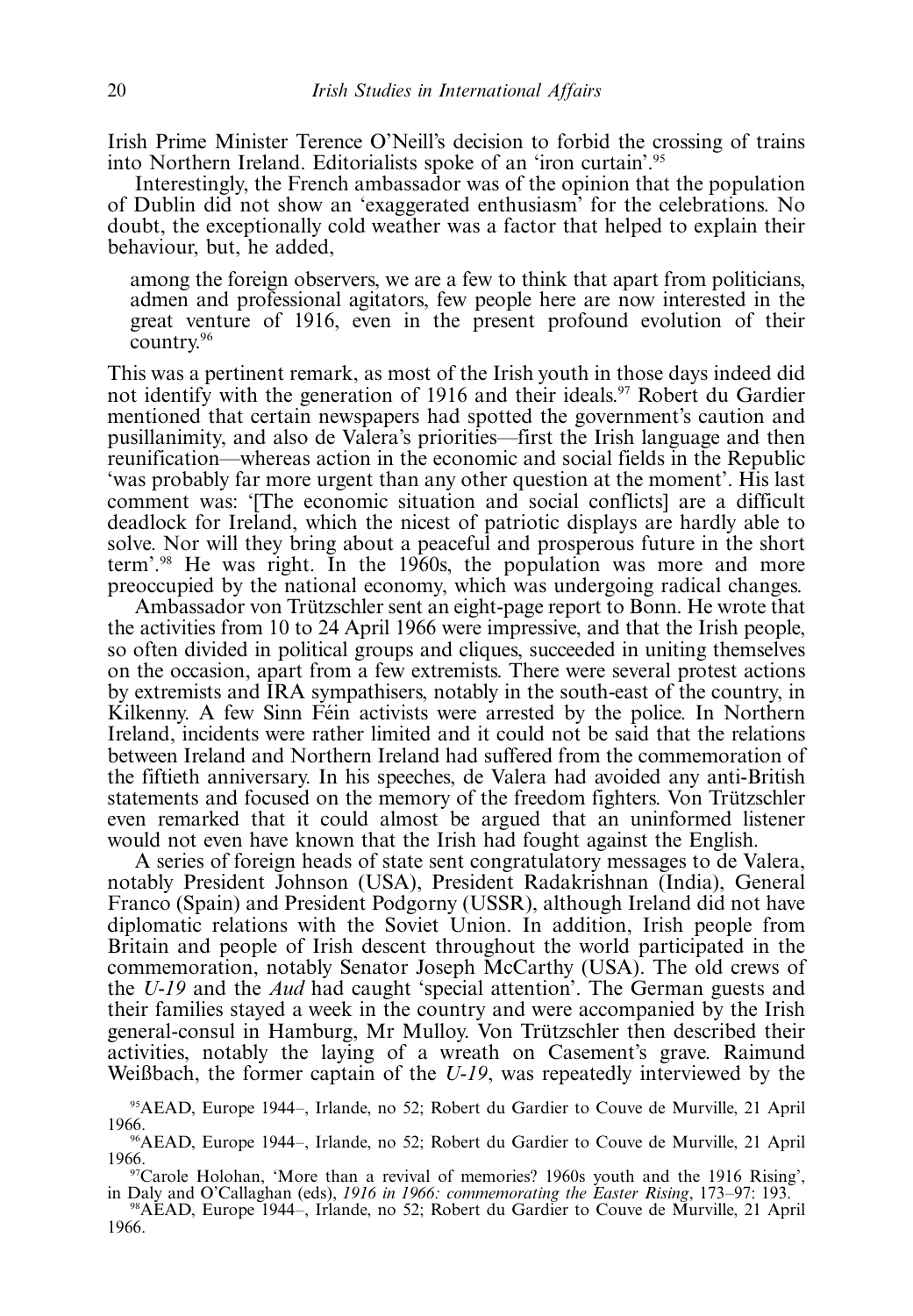#### AAN DE WIEL—Western European Reaction to Irish Nationalist Commemorations in 21 1907 and 1966

Irish press, radio and television and was very tactful. Von Trützschler, who met the guests in his embassy, was of the opinion that they had made a very good impression. He deemed that thanks to them, the relations between West Germany and Ireland had strengthened and found 'a positive reaction among the masses', without the German authorities having to be politically compromised.<sup>99</sup>

Although not part of Western Europe, it is interesting to mention briefly how the anniversary was portrayed by the press in East Germany, which strictly followed the government's line. Walter Ulbricht's regime had approached Dublin several times in order to gain diplomatic recognition, but to no avail; neutral Ireland strictly followed the Hallstein doctrine of non-recognition advocated by Bonn.<sup>100</sup> The Easter-Rising anniversary was reported in the daily *Neue Zeit* and, unsurprisingly, analysed from a Leninist-Marxist angle. It spoke of a commemoration of the 'heroic struggle' of 'Irish patriots' against 'British rule' during the First World War. The newspaper wrote that several weeks before the great event, a 'noticeable restlessness' was apparent in the capital after the blowing up of Nelson's Pillar. Policemen and customs officers were very busy, as the Irish government feared other 'anti-English actions'. Yet, continued Neue Zeit, many in Ireland reproached President de Valera and Lemass's government for their 'pro-English policy', which had negative effects on the economic and cultural situation in the country. A group of Irish speakers had announced their sevenday hunger strike because '''the government has betrayed the ideals of those who fell during the Easter Rising of 1916'''. The newspaper concluded:

Yet, as long as a unifying national force is lacking—the IRA has no program to solve the exceedingly many social problems, and is partly ridden with nationalism-English infiltration will continue.<sup>101</sup>

For *Neue Zeit*, the Irish question was still one of a struggle against imperialism and capitalism.

Ambassador Goffart informed Pierre Harmel, the new Belgian foreign minister, that the Irish government was careful not to embarrass several diplomatic representations during the celebrations. So it was that certain diplomats were not asked to attend the ceremony at Kilmainham jail. It was the same with the celebration at Banna strand where Casement had landed from the U-19. Only a representative from West Germany was there. A wreath was laid in the Garden of Remembrance by the apostolic nuncio and the Italian ambassador on behalf of the diplomatic corps. Goffart also commented on the attitude of Western countries during the jubilee. It had been agreed between various representatives of the diplomatic corps to recommend to their respective governments that no letter of congratulation should be sent to de Valera. Goffart expressed his admiration for the fact that the Irish did everything possible not to hurt or embarrass the opponents of the Easter Rising, the then allies France, Britain and Belgium. According to him, everything went smoothly and Anglo-Irish relations were not negatively affected by the jubilee. He stressed that former Belgian [Flemish] collaborators, the so-called inciviques, were not allowed to attend the ceremonies, although Breton nationalists

<sup>99</sup>AA-PA, Berlin, Bestand B31, Band 302; von Trützschler to Foreign Office, 29 April 1966. <sup>100</sup>For a detailed study of the relations between Ireland and the German Democratic Republic,

including East Berlin's efforts at obtaining official recognition, eventually achieved in 1980, see Jérôme aan de Wiel, *East German intelligence and Ireland, 1949–90: espionage, terrorism and* diplomacy (Manchester, 2015), Chapter One, 'History of the relations between Ireland/Northern

Ireland and the GDR', 15–97.<br><sup>101</sup>'Salutschüsse in Dublin', *Neue Zeit*, 15 April 1966, in ZEFYS (Zeitungsinformationssystem), Staatsbibliothek zu Berlin, available at: [http://zefys.staatsbibliothek-berlin.de/ddr-presse/](http://zefys.staatsbibliothek-berlin.de/ddr-presse/ergebnisanzeige/?purl=SNP2612273X-19660415–0–3–40–0&highlight=Irland) [ergebnisanzeige/?purl](http://zefys.staatsbibliothek-berlin.de/ddr-presse/ergebnisanzeige/?purl=SNP2612273X-19660415–0–3–40–0&highlight=Irland) = [SNP2612273X-19660415](http://zefys.staatsbibliothek-berlin.de/ddr-presse/ergebnisanzeige/?purl=SNP2612273X-19660415–0–3–40–0&highlight=Irland)-[0](http://zefys.staatsbibliothek-berlin.de/ddr-presse/ergebnisanzeige/?purl=SNP2612273X-19660415–0–3–40–0&highlight=Irland)-[3](http://zefys.staatsbibliothek-berlin.de/ddr-presse/ergebnisanzeige/?purl=SNP2612273X-19660415–0–3–40–0&highlight=Irland)-[40](http://zefys.staatsbibliothek-berlin.de/ddr-presse/ergebnisanzeige/?purl=SNP2612273X-19660415–0–3–40–0&highlight=Irland)-[0&highlight](http://zefys.staatsbibliothek-berlin.de/ddr-presse/ergebnisanzeige/?purl=SNP2612273X-19660415–0–3–40–0&highlight=Irland) = [Irland](http://zefys.staatsbibliothek-berlin.de/ddr-presse/ergebnisanzeige/?purl=SNP2612273X-19660415–0–3–40–0&highlight=Irland) (22 March 2015).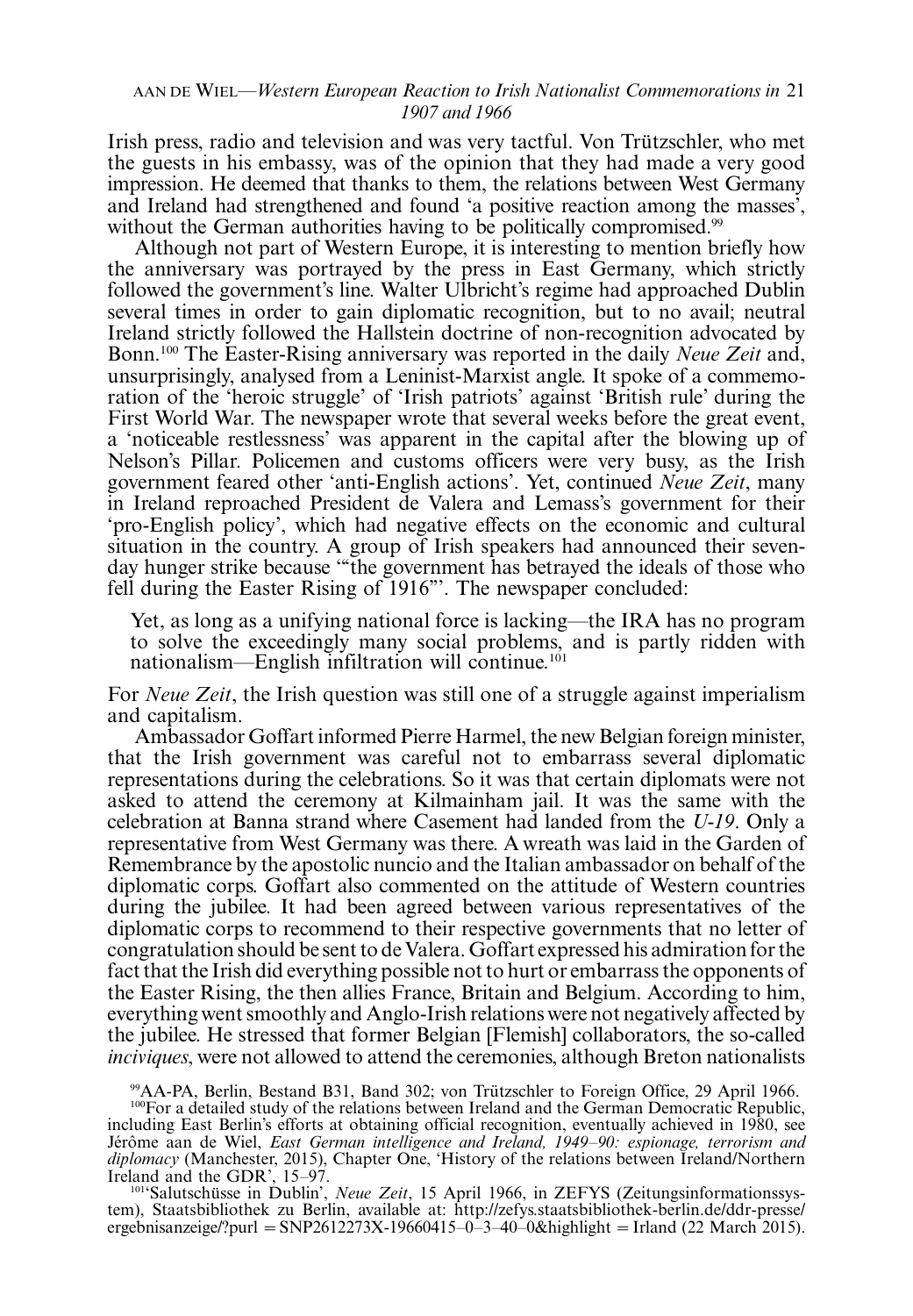were present.102 Indeed, some Breton nationalists paraded together with other Celtic separatists from Wales, Scotland, the Isle of Man and Cornwall. A Welsh representative went as far as to declare: 'We came here to join this parade to show our hatred of England'.103 But the separatists' march happened two hours after the official parade organised by the government and had nothing to do with it.

#### **CONCLUSION**

The commemorations of Fontenoy and the Easter Rising show that the act of commemorating is not simply remembering the past and paying tribute to those who sacrificed their lives for ideals and patriotism. Commemorating can have strong political motives, according to the political situation of the time in question, be it a purely domestic situation or an international one. The fiftieth anniversary of the Easter Rising was the opportunity for Ireland, a small and politically speaking young nation, to show Europe and the rest of the world that it existed, and that it was not simply the small island behind the big one. Marking the anniversary was also a way to affirm Ireland's identity in an evolving Western Europe, where issues of intergovernmental cooperation, federation, confederation and supranationality were being debated within the EEC—an organisation of which Ireland wished to become a member. Was the Easter Rising jubilee perhaps a subtle or unconscious desire to tell the EEC that Ireland was more inclined to evolve towards a Europe des Patries (a Europe of Nations) as defined by de Gaulle rather than a supranational Europe?

It can be argued that the Irish government's approach to the capitals of the EEC member states showed some lack of understanding of Western European relations. Indeed, how could one expect Belgium and the Netherlands, for example, to become involved in celebrations that might have an anti-British connotation, bearing in mind that they favoured Britain's entry into the EEC, that the British army had liberated them in 1944-5, and that the same British army now was one of the essential components of NATO, which was meant to protect them against a possible Soviet threat?

And yet it can equally be argued that the EEC member states had made things awkward for themselves. Indeed, was it not legitimate that Ireland celebrated her efforts to achieve independence from Britain? Surely, even the pragmatic British did not oppose it, and proved to be very cooperative by returning Casement's remains and also the Irish flag that had been taken from the republicans during the rising in 1916. These were highly symbolic gestures. One is even tempted to argue that inviting the surviving members of the German submarine U19 on the one hand, and inviting the British officer who had taken de Valera prisoner on the other, looked more like a reconciliation operation than anything else; not to mention Lemass's tribute to Irish soldiers who had served in the British army during the First World War, given that he had been expecting German help in 1916. Aiken was right when he wrote that Irish missions abroad

need not be too sensitive about any embarrassment which an invitation to attend a commemoration of the Rising might cause in official, or indeed other quarters. It is quite normal for countries which have even very recently achieved their independence to mark the anniversary by a reception without giving offence to anybody.104

<sup>102</sup>AMAEB, Brussels, 14946, Irlande, Goffart to Harmel, 20 April 1966.<br><sup>103</sup>O'Dwyer, 'The golden jubilee of the 1916 Easter Rising', 364.<br><sup>104</sup>NAI, Department of the Taoiseach, 1997 release, 97/6/160, 50th anniversary of Rising; Department of External Affairs to all missions, 31 January 1966.